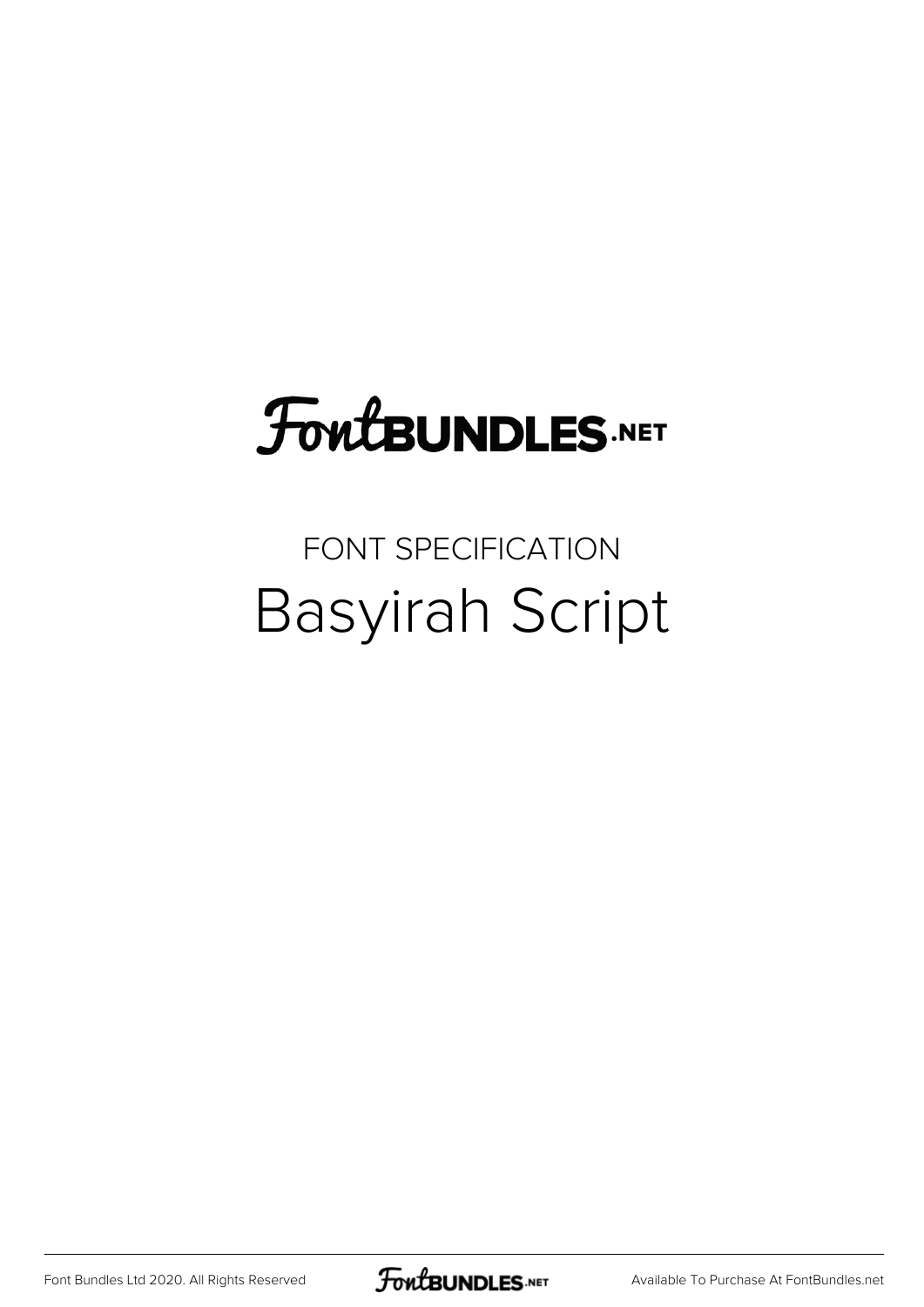#### Basyirah Script Set 1 - Regular

**Uppercase Characters** 

Lowercase Characters



**Numbers** 

0 1 2 3 4 5 6 7 8 9

|  |  | $\begin{array}{ccccccccccccc} 1 & & n & & \# & & \& & & \frac{3}{6} & & \frac{9}{6} & & \& & & & \end{array}$ ( )                                                                                                                                                                                                                                                                                                                                     |  |  |
|--|--|-------------------------------------------------------------------------------------------------------------------------------------------------------------------------------------------------------------------------------------------------------------------------------------------------------------------------------------------------------------------------------------------------------------------------------------------------------|--|--|
|  |  | * + , - , : ; $\zeta$ =                                                                                                                                                                                                                                                                                                                                                                                                                               |  |  |
|  |  |                                                                                                                                                                                                                                                                                                                                                                                                                                                       |  |  |
|  |  | $\begin{array}{ccccccccc} \rangle & ? & ] & \wedge & [ & ^{\wedge} & & [ & & ] \ \rangle & & j & & f & & \mathbf{x} & & \mathbf{y} & & \mathbf{y} & & \mathbf{y} & & \mathbf{y} & & \mathbf{y} & & \mathbf{y} & & \mathbf{y} & & \mathbf{y} & & \mathbf{y} & & \mathbf{y} & & \mathbf{y} & & \mathbf{y} & & \mathbf{y} & & \mathbf{y} & & \mathbf{y} & & \mathbf{y} & & \mathbf{y} & & \mathbf{y} & & \mathbf{y} & & \mathbf{y} & & \mathbf{y} & & \$ |  |  |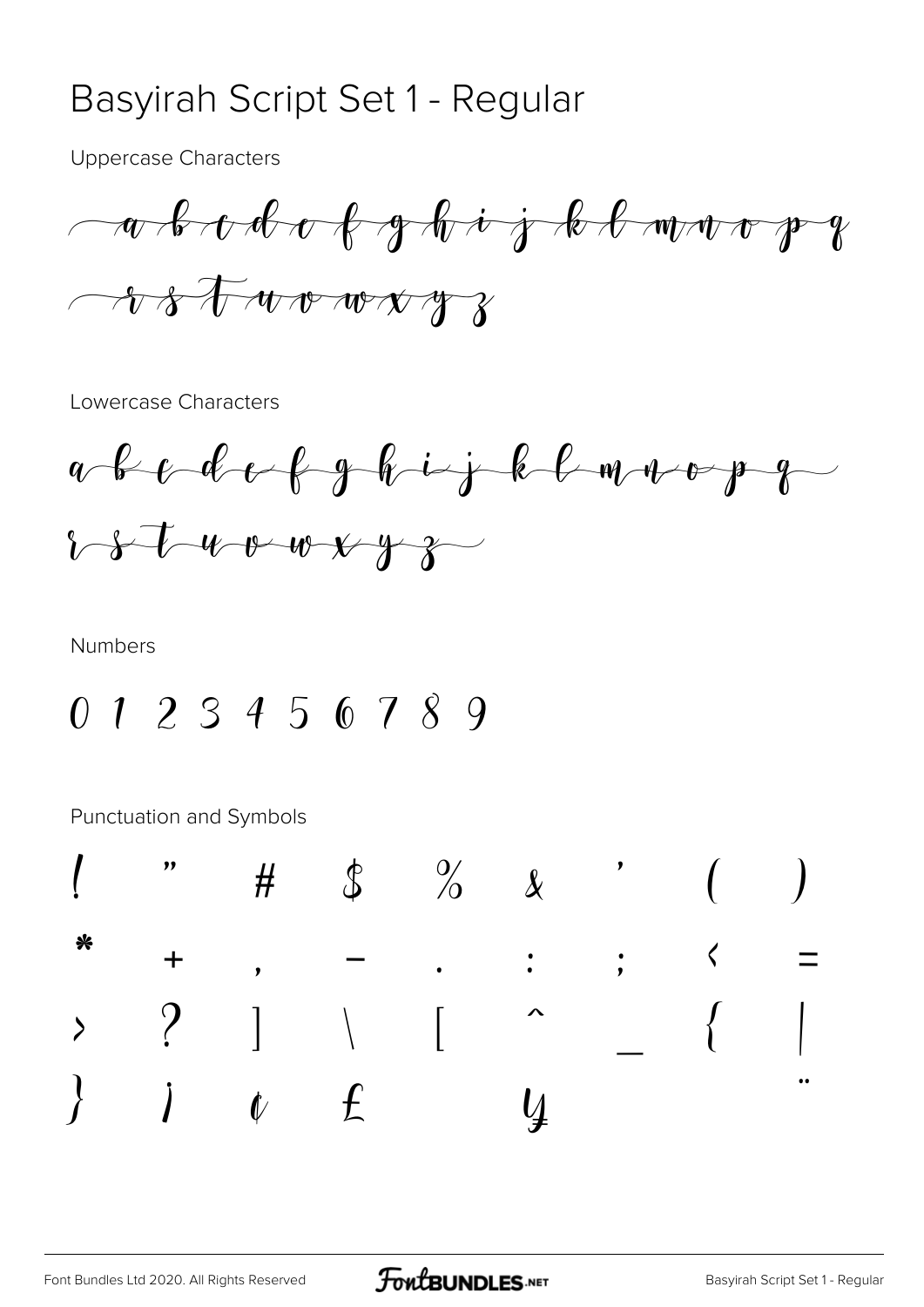











[Font Bundles Ltd 2020. All Rights Reserved](https://fontbundles.net/) **FoutBUNDLES.NET** [Basyirah Script Set 1 - Regular](https://fontbundles.net/)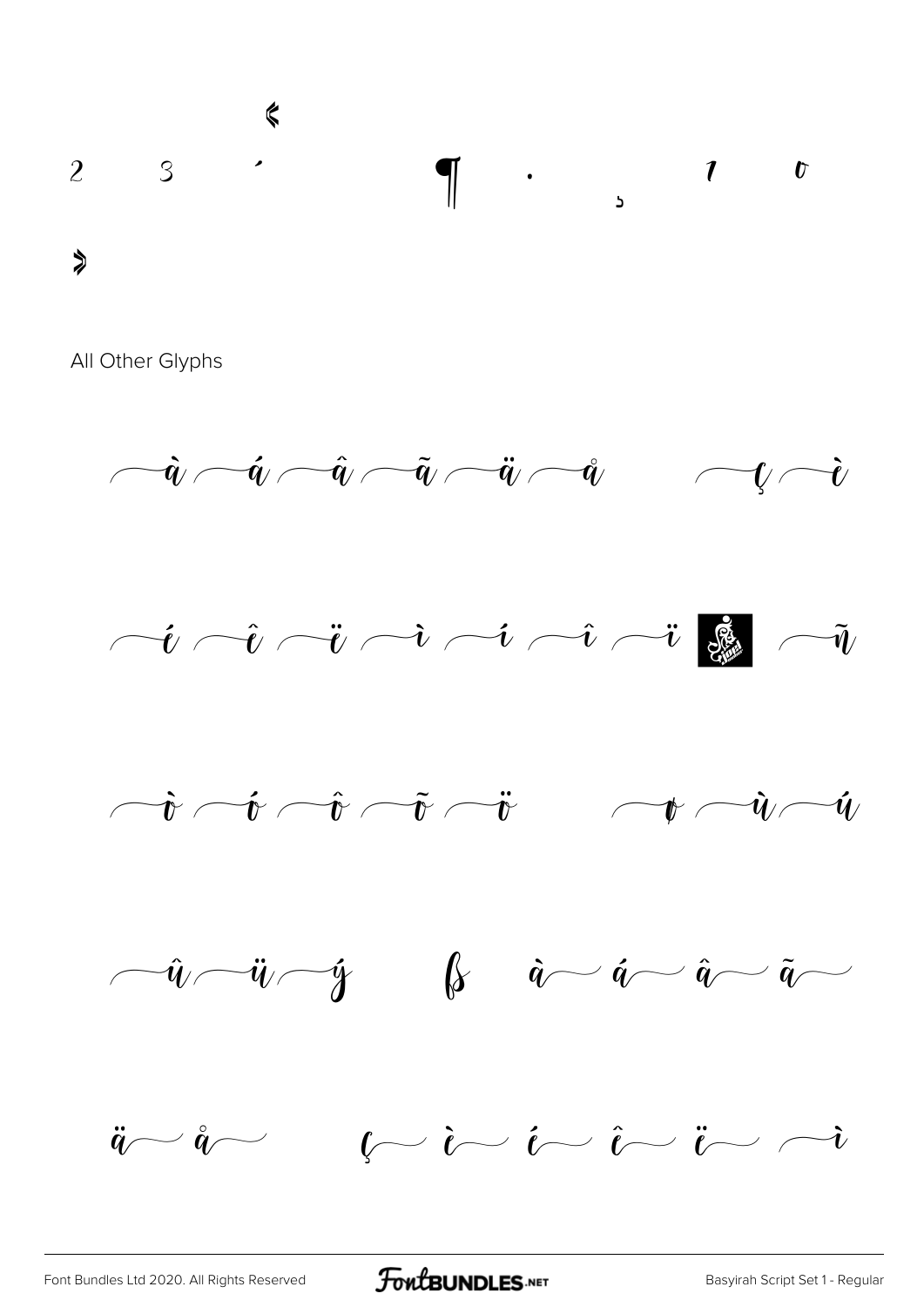





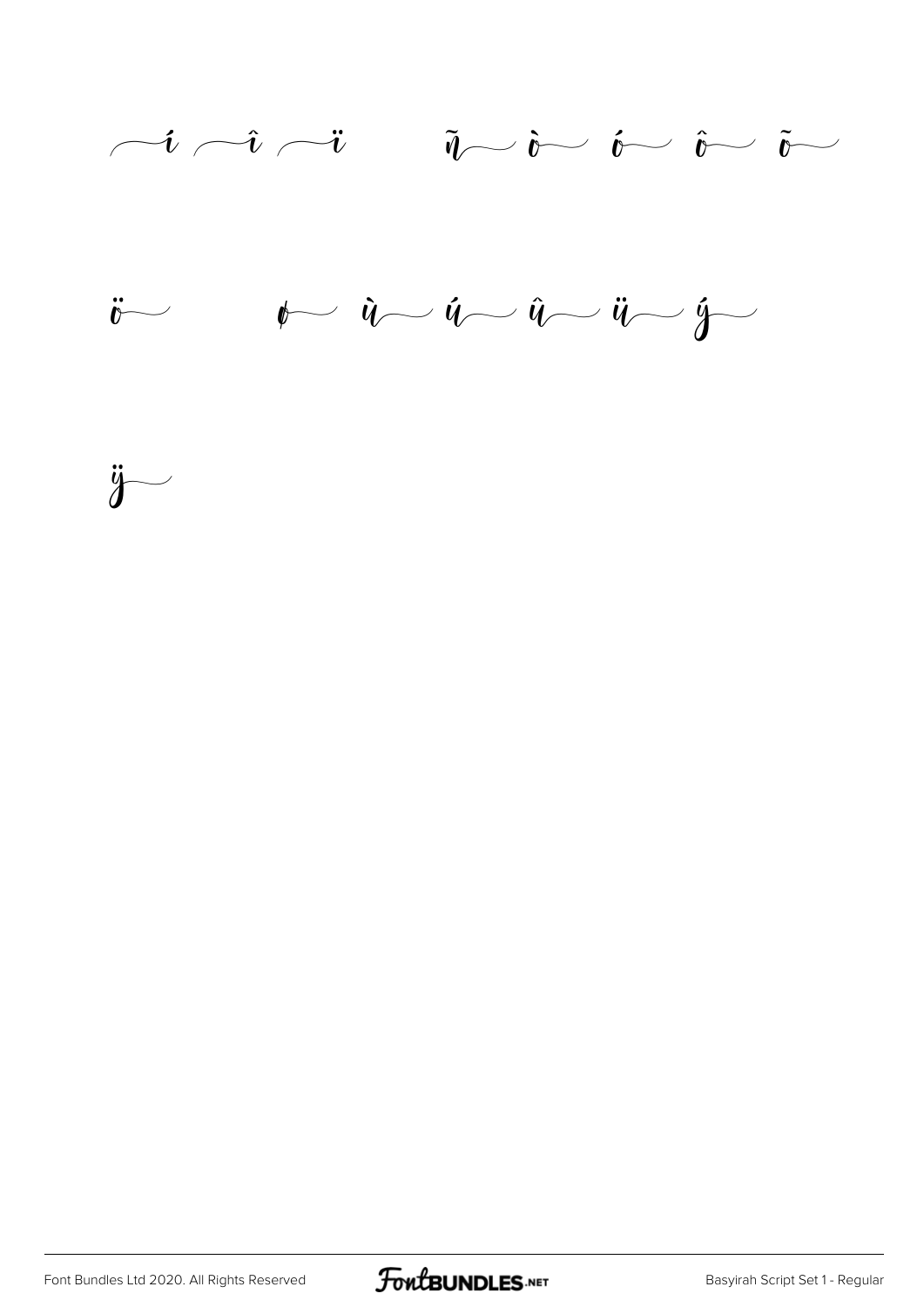#### Basyirah Script Set 3 - Regular

**Uppercase Characters** 

Lowercase Characters

$$
a \cdot b \cdot c \cdot d \cdot e \cdot f \cdot g \cdot b \cdot j \cdot b \cdot e \cdot w \cdot v \cdot p \cdot g
$$
  
8. 8.  $U \cdot w \cdot w \cdot y \cdot g$ 

**Numbers** 

0 1 2 3 4 5 6 7 8 9

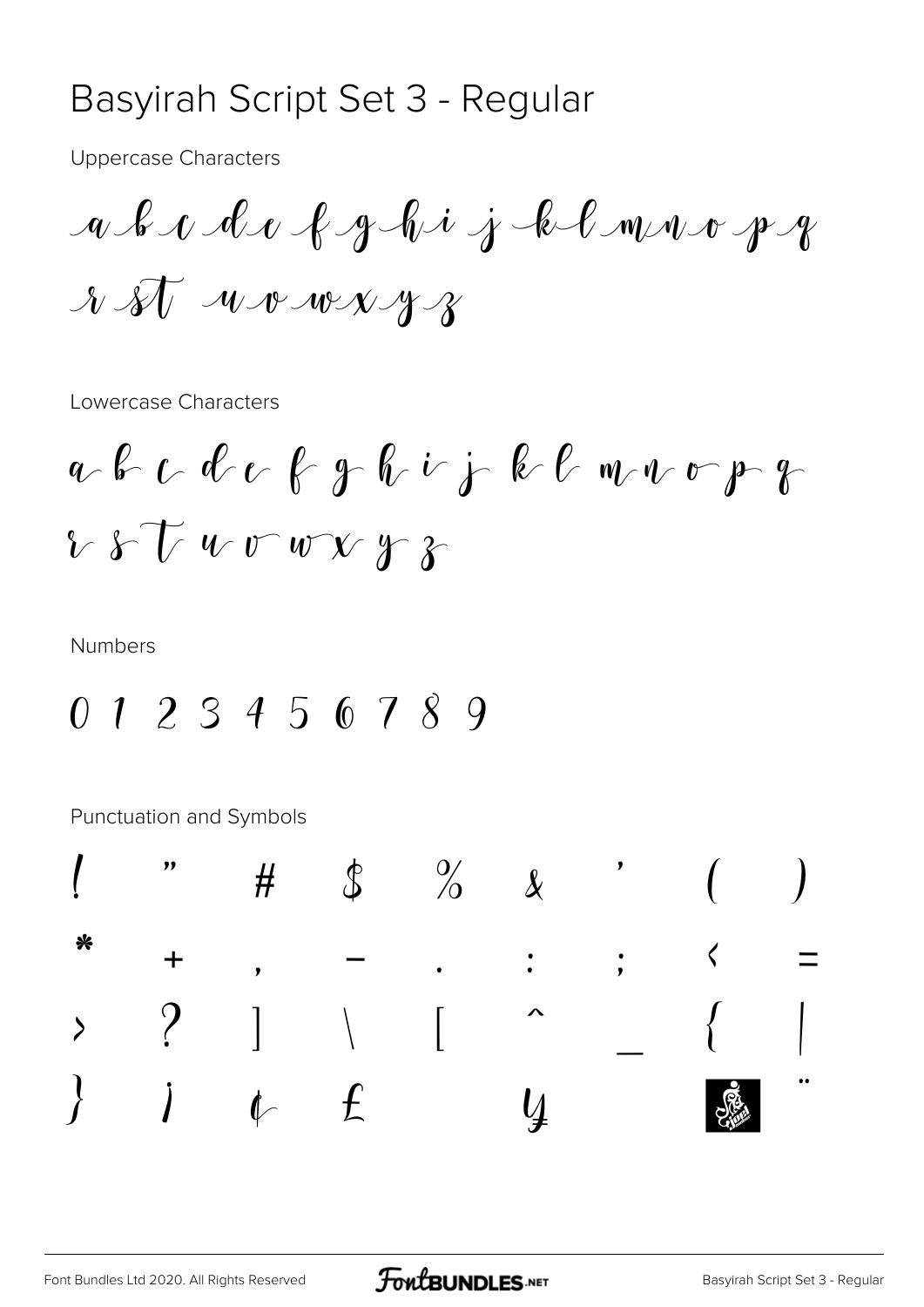

 $\dot{a}$   $\dot{a}$   $\ddot{a}$   $\ddot{a}$   $\ddot{a}$   $\dot{a}$   $\mathcal{H}$   $\dot{c}$  $\hat{\mathcal{U}}$   $\hat{\mathcal{U}}$   $\hat{\mathcal{U}}$   $\hat{\mathcal{U}}$   $\hat{\mathcal{U}}$   $\hat{\mathcal{U}}$   $\hat{\mathcal{U}}$   $\hat{\mathcal{U}}$  $\dot{\mathcal{N}}$   $\dot{\mathcal{N}}$   $\ddot{\mathcal{N}}$   $\ddot{\mathcal{N}}$   $\ddot{\mathcal{N}}$   $\mathcal{N}$   $\dot{\mathcal{N}}$   $\dot{\mathcal{N}}$  $\hat{w}$   $\ddot{w}$   $\acute{w}$   $\beta$   $\dot{a}$   $\dot{a}$   $\ddot{a}$   $\ddot{a}$   $\ddot{a}$  $\ddot{q}$   $\ddot{q}$   $\ddot{q}$   $\ddot{q}$   $\ddot{q}$   $\ddot{q}$   $\ddot{q}$   $\ddot{q}$   $\ddot{q}$   $\ddot{q}$   $\ddot{q}$   $\ddot{q}$   $\ddot{q}$   $\ddot{q}$   $\ddot{q}$   $\ddot{q}$   $\ddot{q}$   $\ddot{q}$   $\ddot{q}$   $\ddot{q}$   $\ddot{q}$   $\ddot{q}$   $\ddot{q}$   $\ddot{q}$   $\ddot{$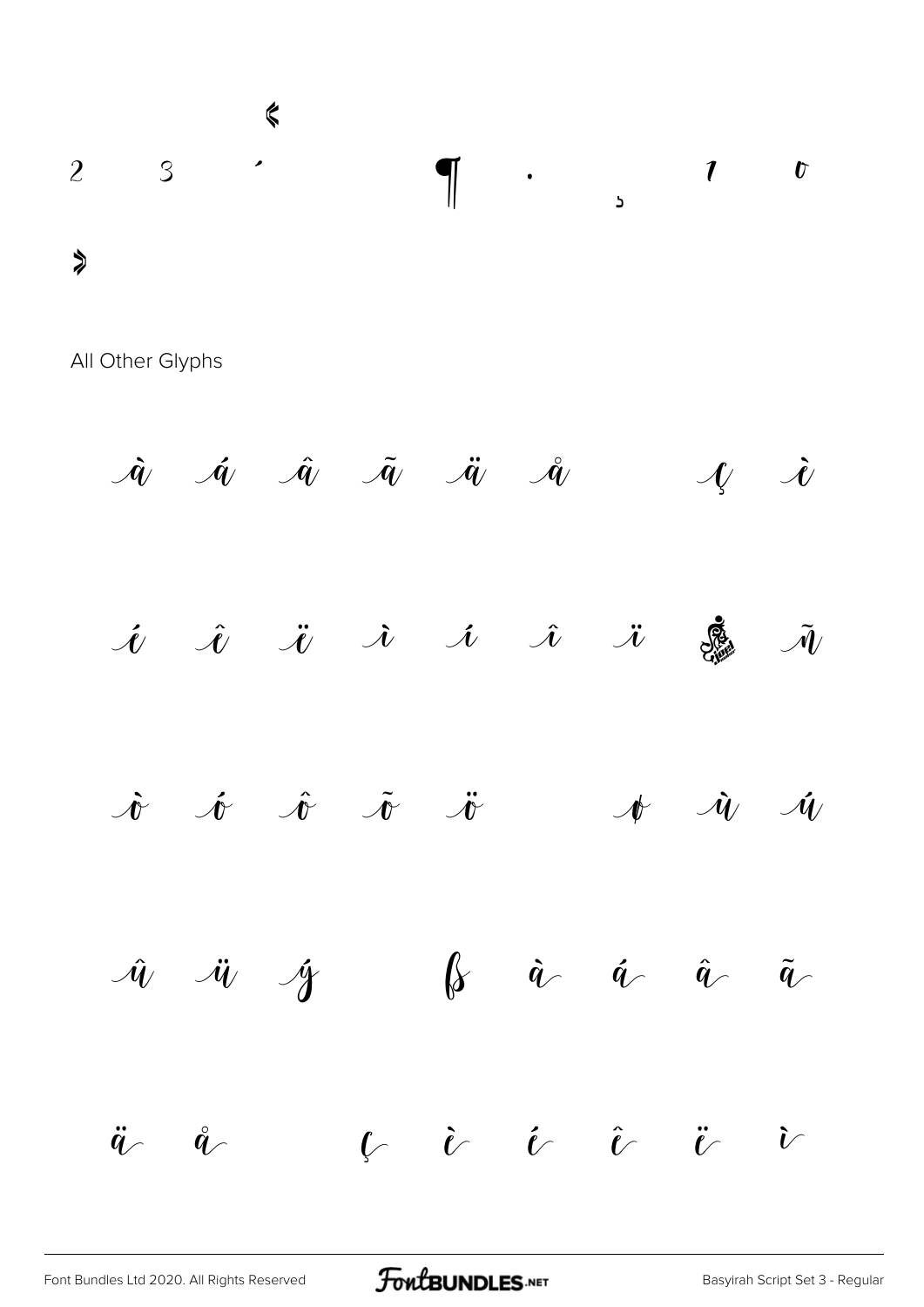

ÿ

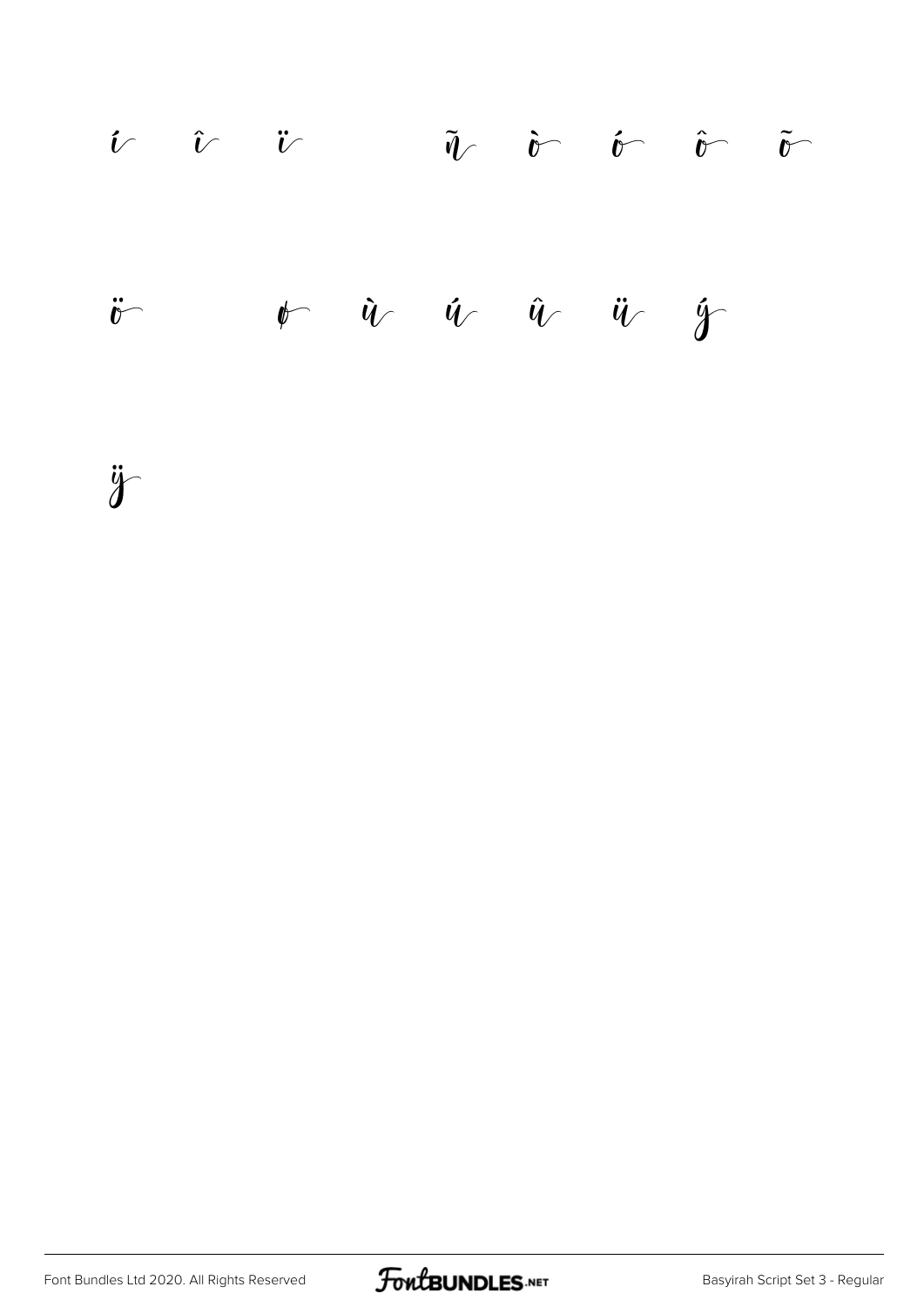## Basyirah Script Set2 - Regular

**Uppercase Characters** 

cekederphejekanery OREFORMERER

Lowercase Characters



**Numbers** 

 $0123456789$ 

|  |  | $\begin{array}{ccccccccccccc} 1 & & n & & \# & & \& & & \frac{3}{6} & & \frac{9}{6} & & \& & & & \end{array}$ ( )                                                      |  |  |
|--|--|------------------------------------------------------------------------------------------------------------------------------------------------------------------------|--|--|
|  |  | * + , - . : ; $\zeta$ =                                                                                                                                                |  |  |
|  |  |                                                                                                                                                                        |  |  |
|  |  | $\begin{array}{ccccccccc} \rangle & ? & ] & \wedge & [ & ^{\wedge} & & [ & & ] \ \rangle & j & \psi & \epsilon & \mathbf{x} & y & \mathbf{i} & \mathbf{S} \end{array}$ |  |  |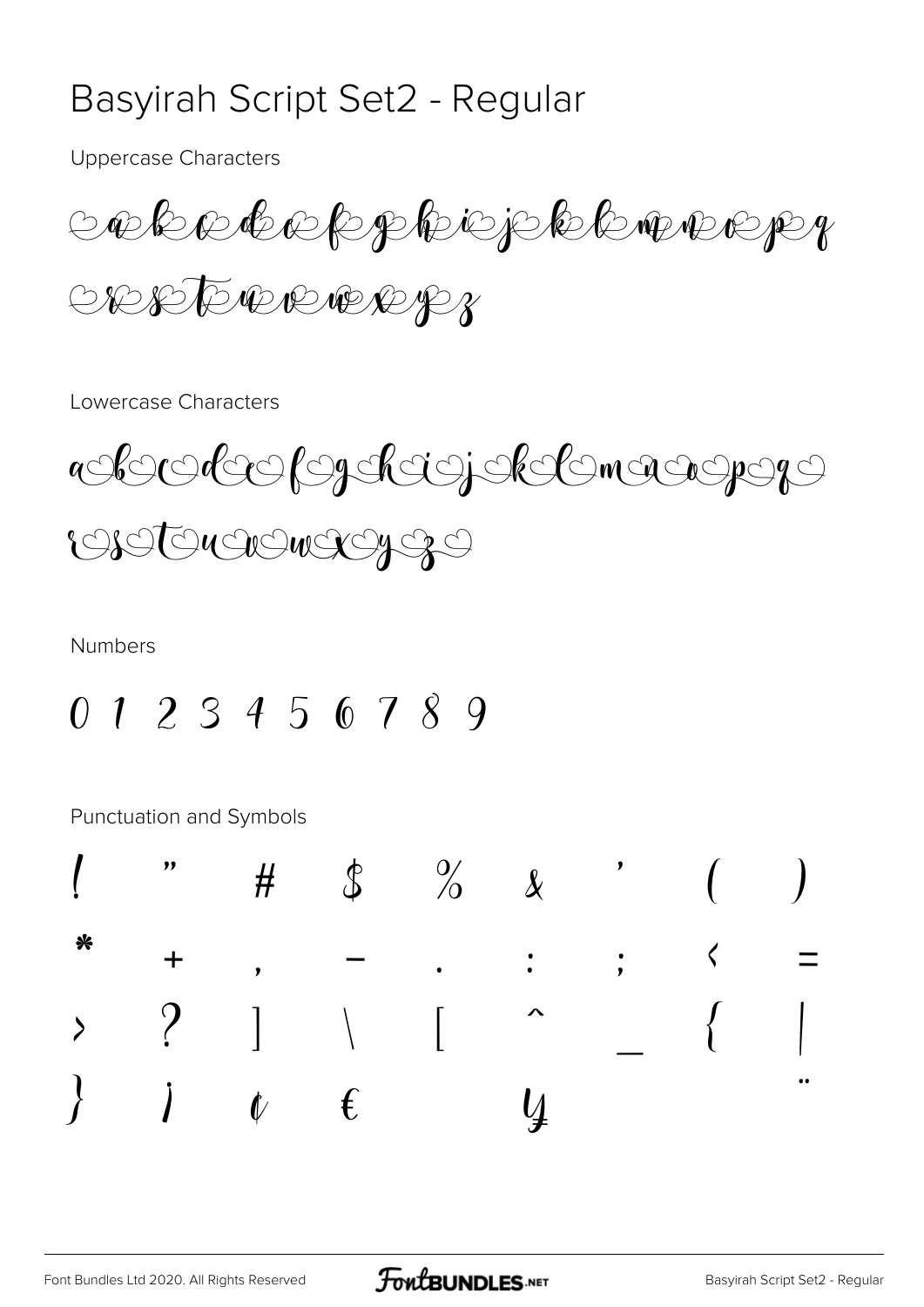

 $\circledcirc \hat{a} \circledcirc \hat{a} \circledcirc \tilde{a} \circledcirc \tilde{a} \circledcirc \hat{a} \mathrel{\mathop{\mathsf{F}}\mathrel{\mathsf{F}}} \circledcirc \iota \circledcirc \tilde{b}$  $\circledcirc\hspace{0.04cm} i$   $\circledcirc\hspace{0.04cm} i$   $\circlearrowright\hspace{0.04cm} i$   $\circlearrowright\hspace{0.04cm} i$   $\circlearrowright\hspace{0.04cm} i$   $\bullet$  $\mathbb{C} \tilde{\mathcal{M}}$  $\circledcirc\!\!\dot\bullet\,\circledcirc\!\!\dot\circ\,\circledcirc\!\!\dot\bullet\,\circledcirc\!\!\dot\bullet\,\circledcirc\!\!\dot\bullet\,\otimes\!\!\dot\bullet\,\circledcirc\!\!\dot\bullet\,\circledcirc\!\!\dot\bullet\,\circledcirc\!\!\dot\bullet\,\circledcirc\!\!\dot\bullet\,\circledcirc$ 

 $\circledcirc \hat{u} \circledcirc \hat{y}$   $\mathsf{P}$   $\&$  $\begin{array}{ccccc} \dot{\alpha}\circlearrowleft & \dot{\alpha}\circlearrowleft & \dot{\alpha}\circlearrowleft & \tilde{\alpha}\circlearrowleft \end{array}$  $\widetilde{C}$ 

**FoutBUNDLES**.NET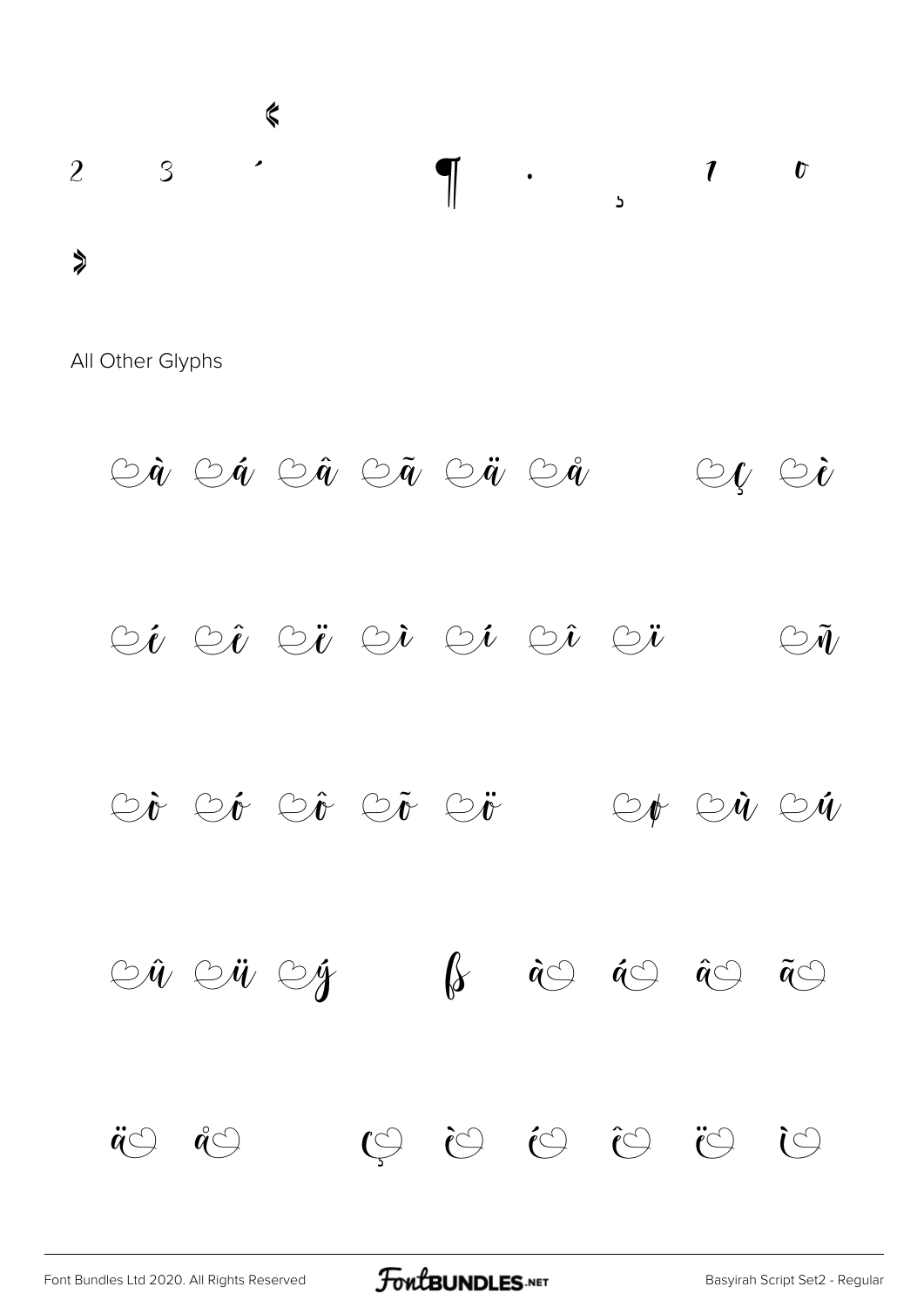# í î ï ñ ò ó ô õ  $\ddot{\mathbf{v}}$   $\ddot{\mathbf{v}}$   $\ddot{\mathbf{v}}$   $\ddot{\mathbf{v}}$   $\ddot{\mathbf{v}}$   $\ddot{\mathbf{v}}$   $\ddot{\mathbf{v}}$   $\ddot{\mathbf{v}}$   $\ddot{\mathbf{v}}$   $\ddot{\mathbf{v}}$   $\ddot{\mathbf{v}}$   $\ddot{\mathbf{v}}$   $\ddot{\mathbf{v}}$

ÿ

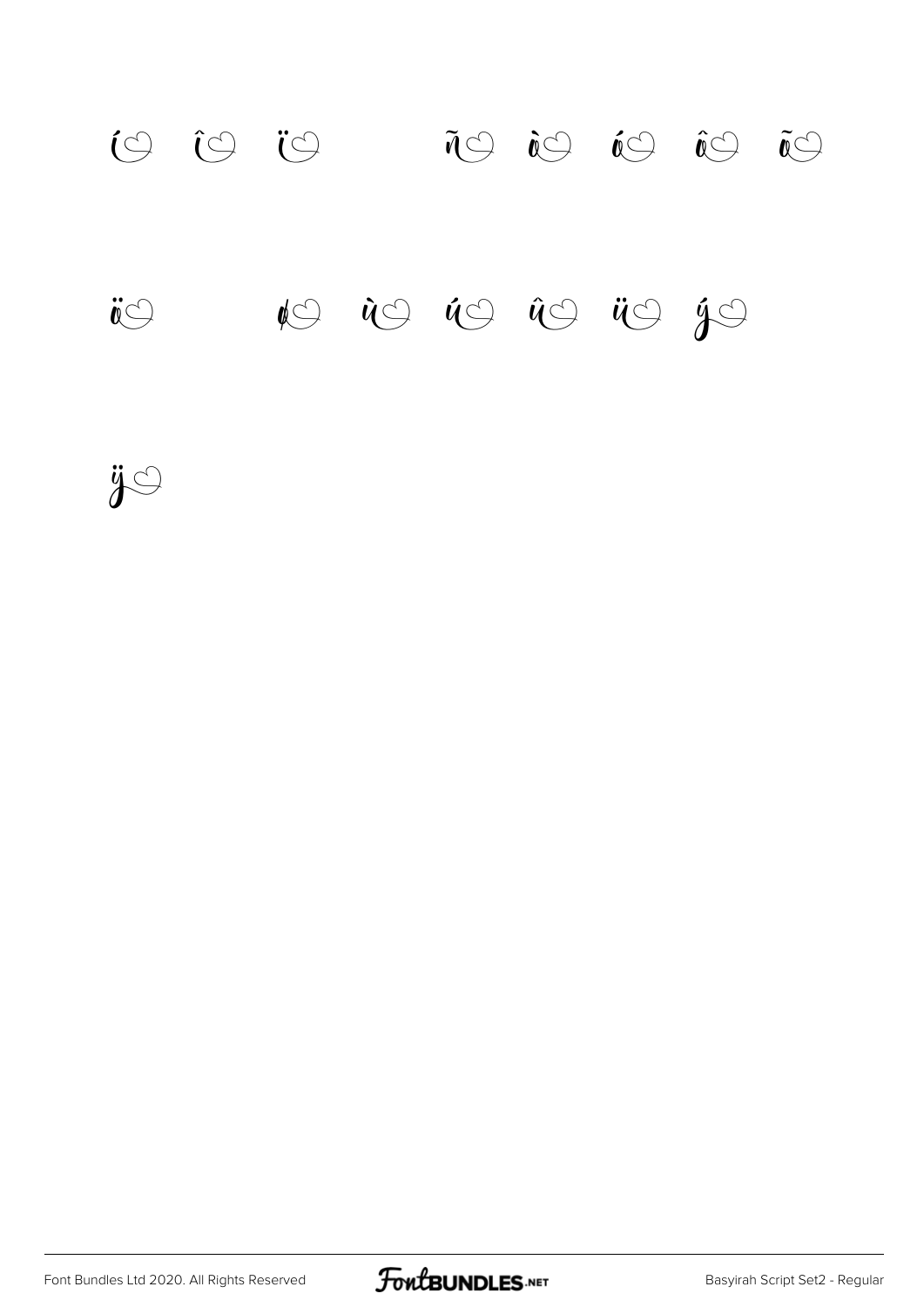#### Basyirah Script Set 4 - Regular

**Uppercase Characters** 

salsadaf phisphilomarep 

Lowercase Characters



**Numbers** 

 $0123456789$ 

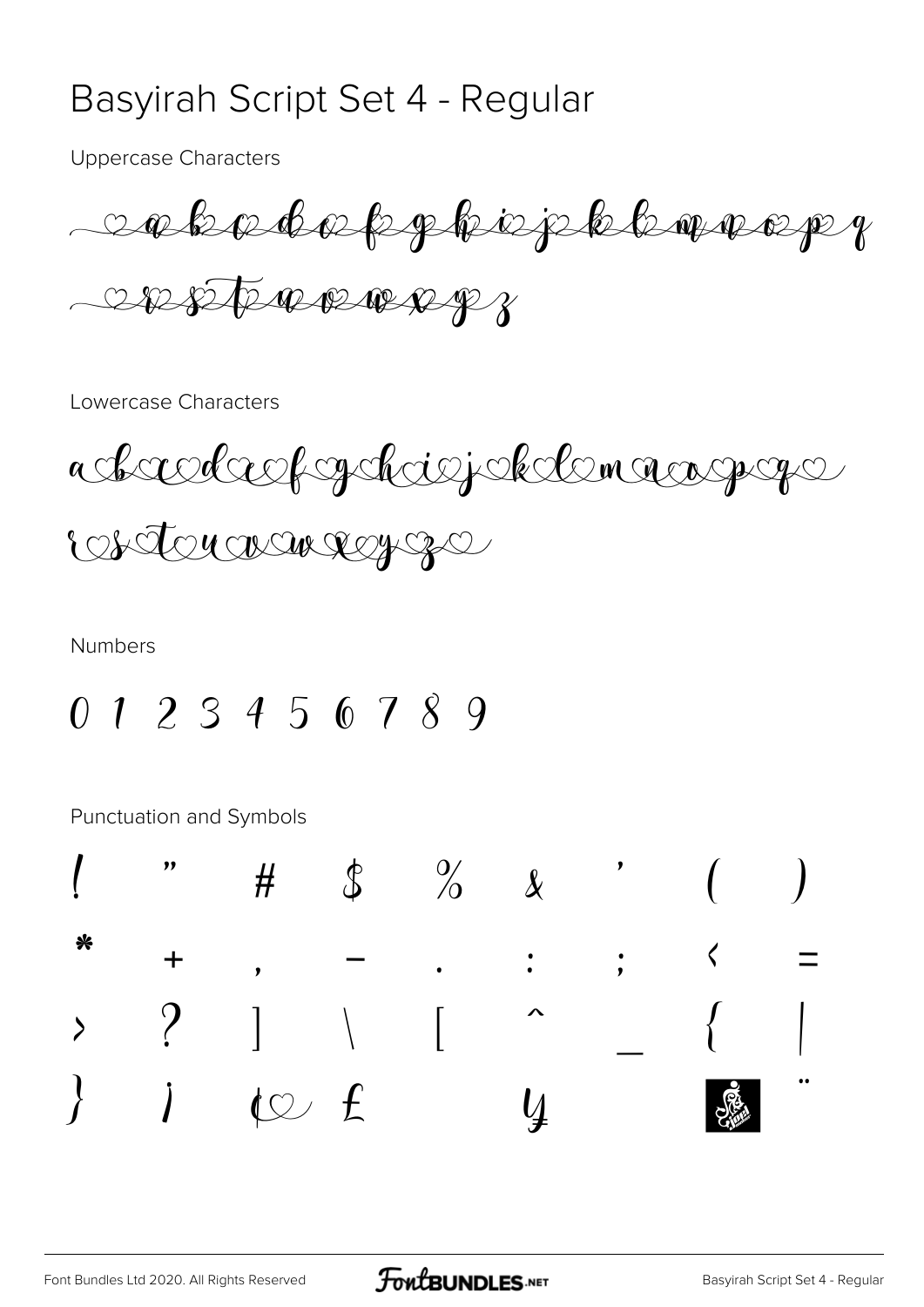

 $\dot{q}$   $\circ$   $\dot{q}$   $\circ$   $\ddot{q}$   $\circ$   $\ddot{q}$   $\ddot{q}$   $\ddot{q}$   $\ddot{q}$   $\ddot{q}$   $\ddot{q}$   $\ddot{q}$ 







ä v å v i v je je v je za v je za če je za i v je za i v je za i v je za i v je za i v je za i v je  $\hat{e}$  i v je za i v je za i v je za i v je za i v je za i v je za i v je za i v je za i v je za i v je za i v je za i v

[Font Bundles Ltd 2020. All Rights Reserved](https://fontbundles.net/) **FoutBUNDLES.NET** [Basyirah Script Set 4 - Regular](https://fontbundles.net/)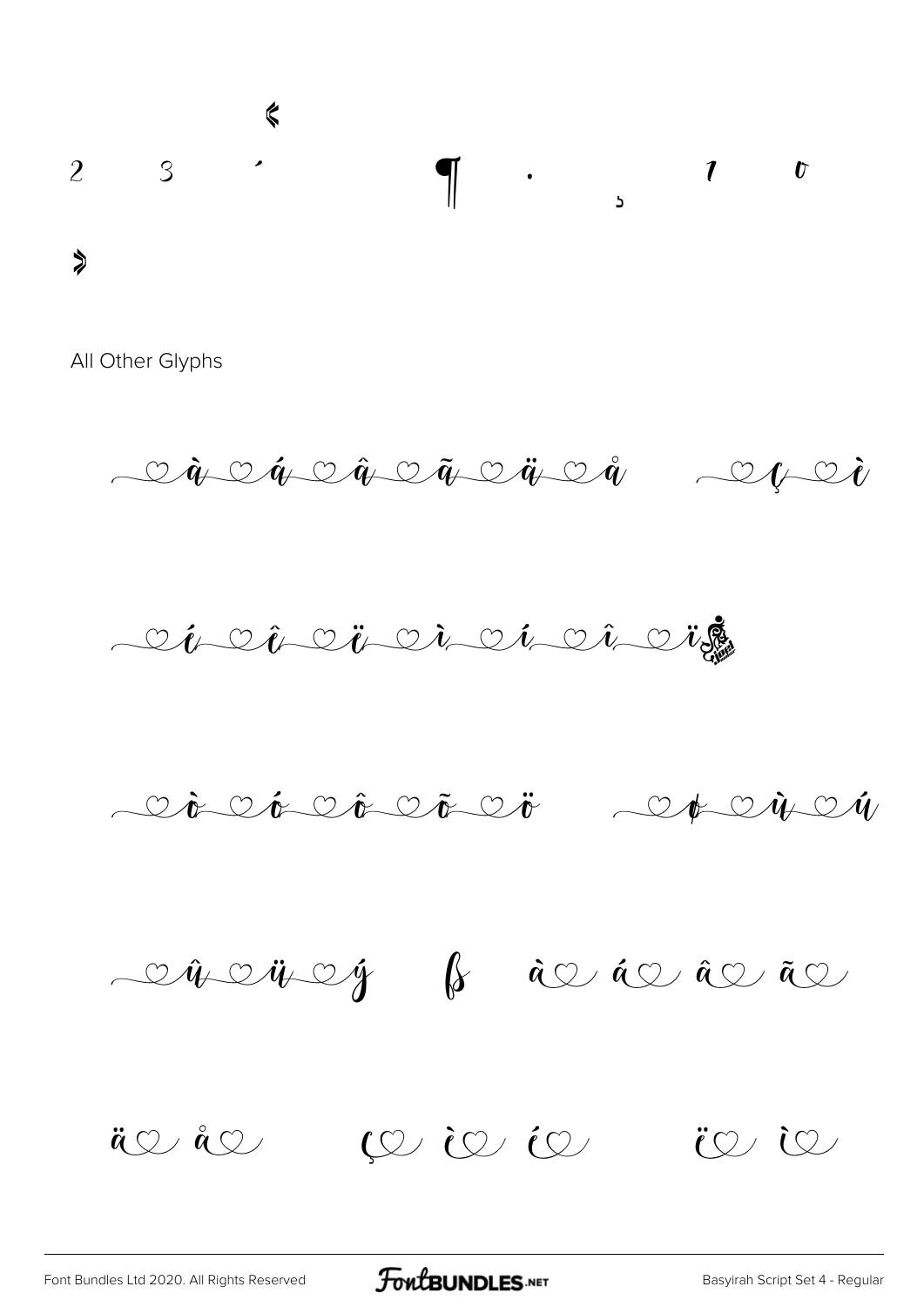# $i\infty$  in  $j\in J$  in  $j\in J$  in  $i\infty$  in

# $\ddot{\textbf{i}} \otimes \div$   $\phi \otimes \dot{\phi} \otimes \dot{\phi} \otimes \dot{\phi} \otimes \phi$

 $\ddot{y}$ 

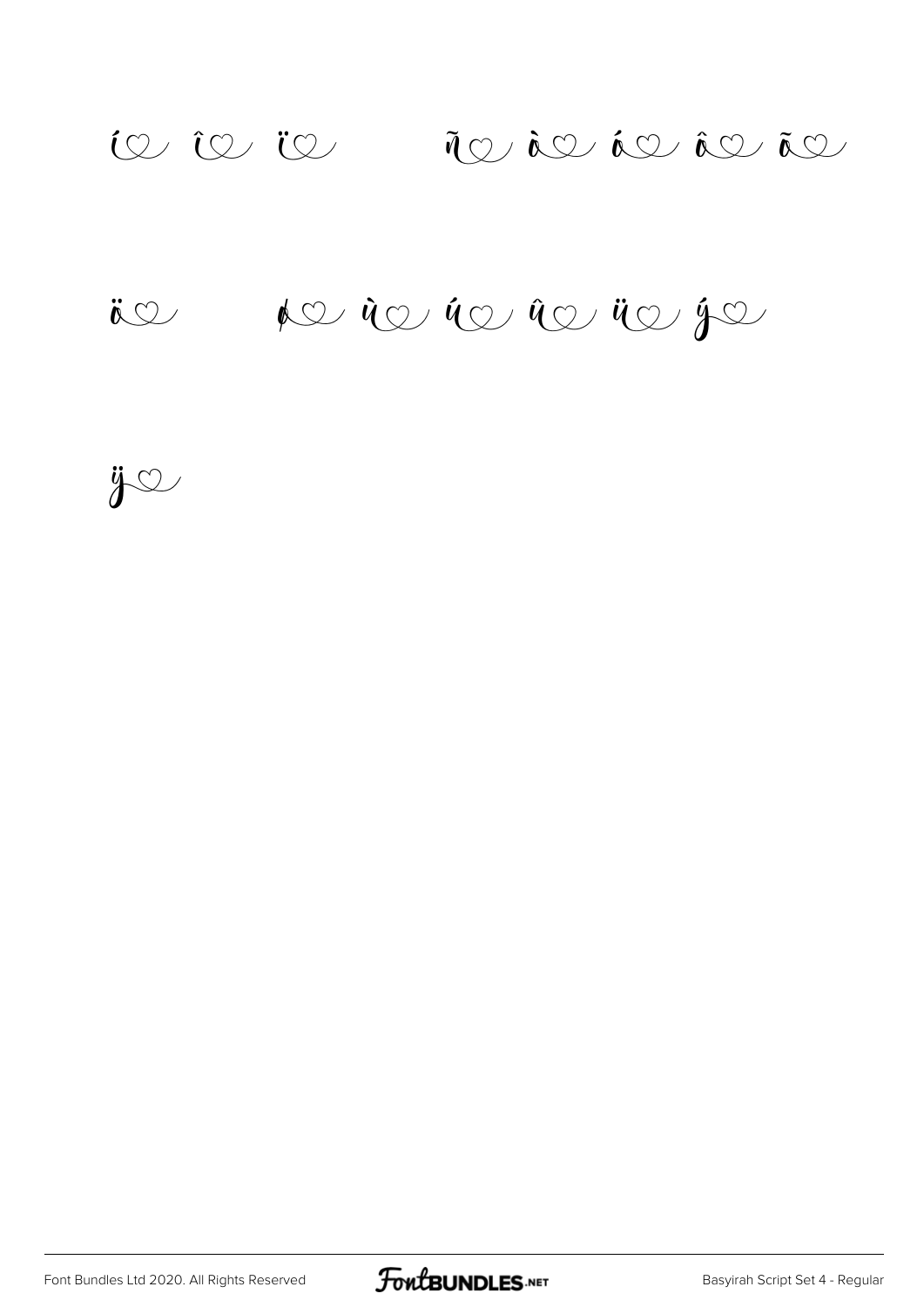## Basyirah Script - Regular

**Uppercase Characters** 

# $\mathcal{A}\mathcal{B}\mathcal{C}\mathcal{D}\mathcal{E}\mathcal{F}\mathcal{G}\mathcal{H}\mathcal{I}\mathcal{J}\mathcal{K}\mathcal{L}\mathcal{M}\mathcal{H}\mathcal{D}\mathcal{P}\mathcal{Q}$  $RSTUVWXY3$

Lowercase Characters

**Numbers** 

0 1 2 3 4 5 6 7 8 9

|  |  | $\begin{pmatrix} 1 & 1 & 1 \\ 1 & 1 & 1 \\ 1 & 1 & 1 \end{pmatrix}$ $\begin{pmatrix} 1 & 1 & 1 \\ 1 & 1 & 1 \\ 1 & 1 & 1 \end{pmatrix}$                     |  |  |
|--|--|-------------------------------------------------------------------------------------------------------------------------------------------------------------|--|--|
|  |  | * + , - , : ; $\zeta$ =                                                                                                                                     |  |  |
|  |  |                                                                                                                                                             |  |  |
|  |  | $\begin{array}{ccccccccc} \rangle & ? & ] & \wedge & [ & ^{\wedge} & ] & [ & & ] \ \rangle & j & \psi & f & \mathbf{X} & y &   & \mathcal{S} & \end{array}$ |  |  |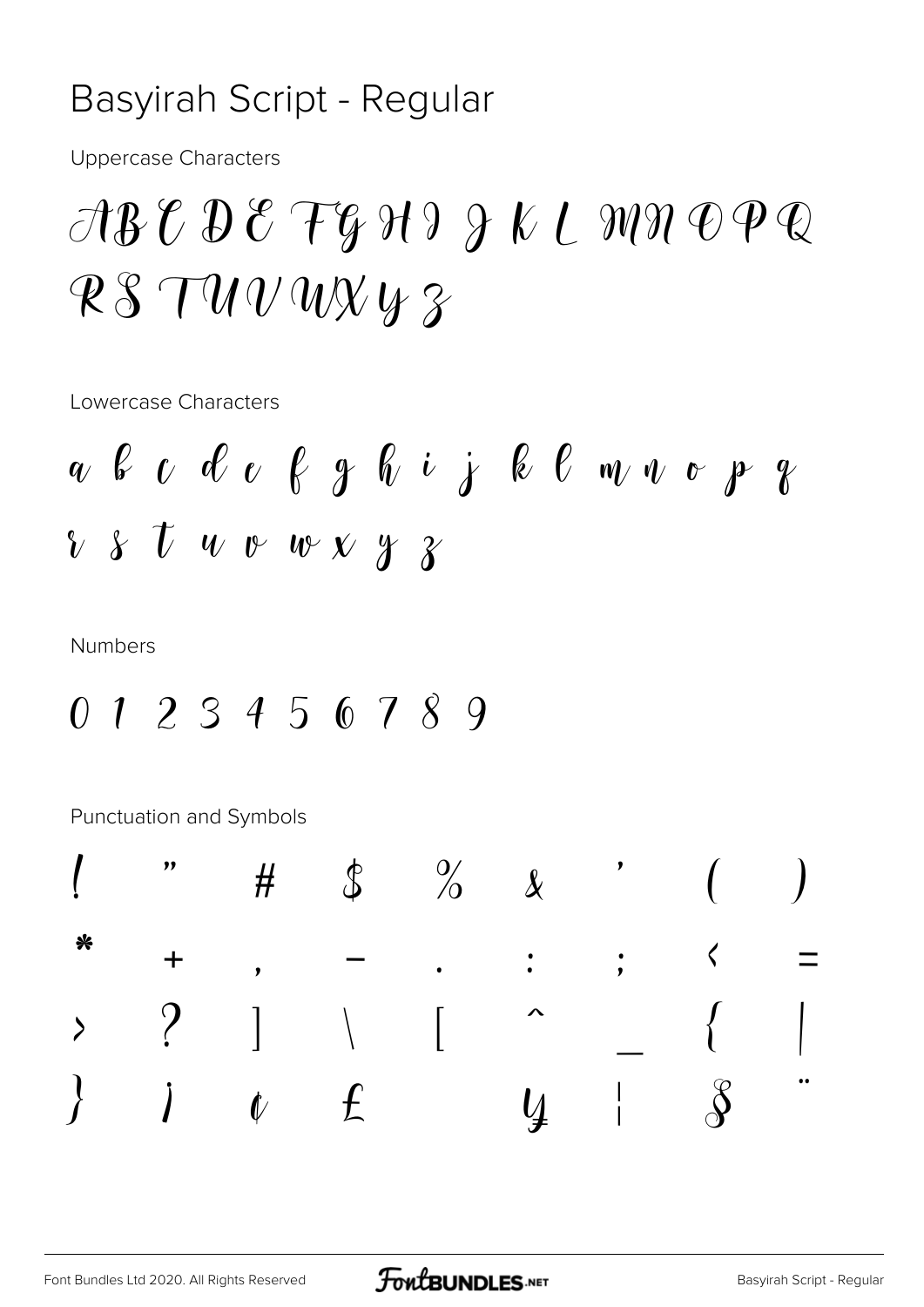

 $\label{eq:10} \hat{\mathcal{A}}\hspace{2mm} \hat{\mathcal{A}}\hspace{2mm} \hat{\mathcal{A}}\hspace{2mm} \hat{\mathcal{A}}\hspace{2mm} \hat{\mathcal{A}}\hspace{2mm} \hat{\mathcal{A}}\hspace{2mm} \hat{\mathcal{A}}\hspace{2mm} \hat{\mathcal{C}}\hspace{2mm}\hat{\mathcal{C}}\hspace{2mm}\hat{\mathcal{C}}\hspace{2mm}$  $\mathcal{C}$  $\begin{array}{ccccc}\n\mathcal{C} & \mathcal{C} & \mathcal{V}\n\end{array}$  $\hat{\mathcal{C}}$  $\hat{Q}$   $\hat{Q}$   $\hat{Q}$  $\overline{\mathcal{L}}$  $\tilde{\mathbf{\eta}}$  $\hat{\mathbf{\Phi}}$   $\hat{\mathbf{\Phi}}$   $\tilde{\mathbf{\Phi}}$   $\hat{\mathbf{\Phi}}$   $\times$   $\mathbf{\Phi}$   $\hat{\mathbf{\mathcal{U}}}$  $\hat{\varphi}$  $\hat{u}$  $\hat{U}$   $\hat{U}$   $\hat{V}$   $\hat{V}$   $\hat{B}$   $\hat{a}$  $\bm{\acute{q}}$  $\hat{q}$  $\tilde{q}$  $\mathring{q}$   $q$   $\mathring{\ell}$   $\mathring{\ell}$   $\mathring{\ell}$   $\mathring{\ell}$   $\mathring{\ell}$  $\ddot{q}$  $\boldsymbol{\tilde{\iota}}$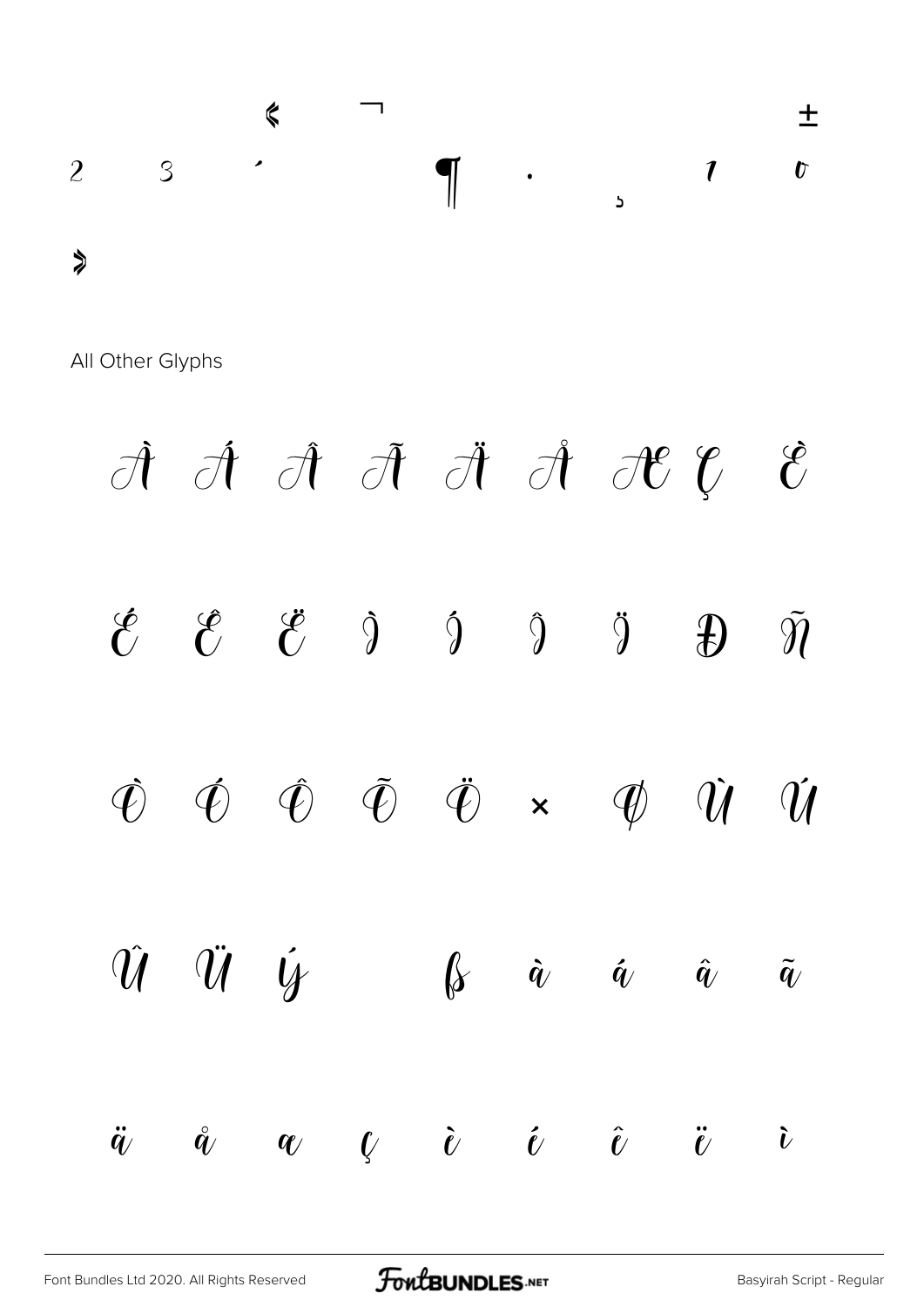|  |  |  | $\hat{u}$ $\hat{u}$ $\hat{v}$ $\hat{d}$ $\hat{u}$ $\hat{v}$ $\hat{v}$ $\hat{v}$ $\hat{v}$ |  |
|--|--|--|-------------------------------------------------------------------------------------------|--|
|  |  |  | $\ddot{v}$ $\dot{v}$ $\dot{v}$ $\dot{u}$ $\dot{u}$ $\ddot{u}$ $\dot{y}$ $\dot{p}$         |  |

ÿ

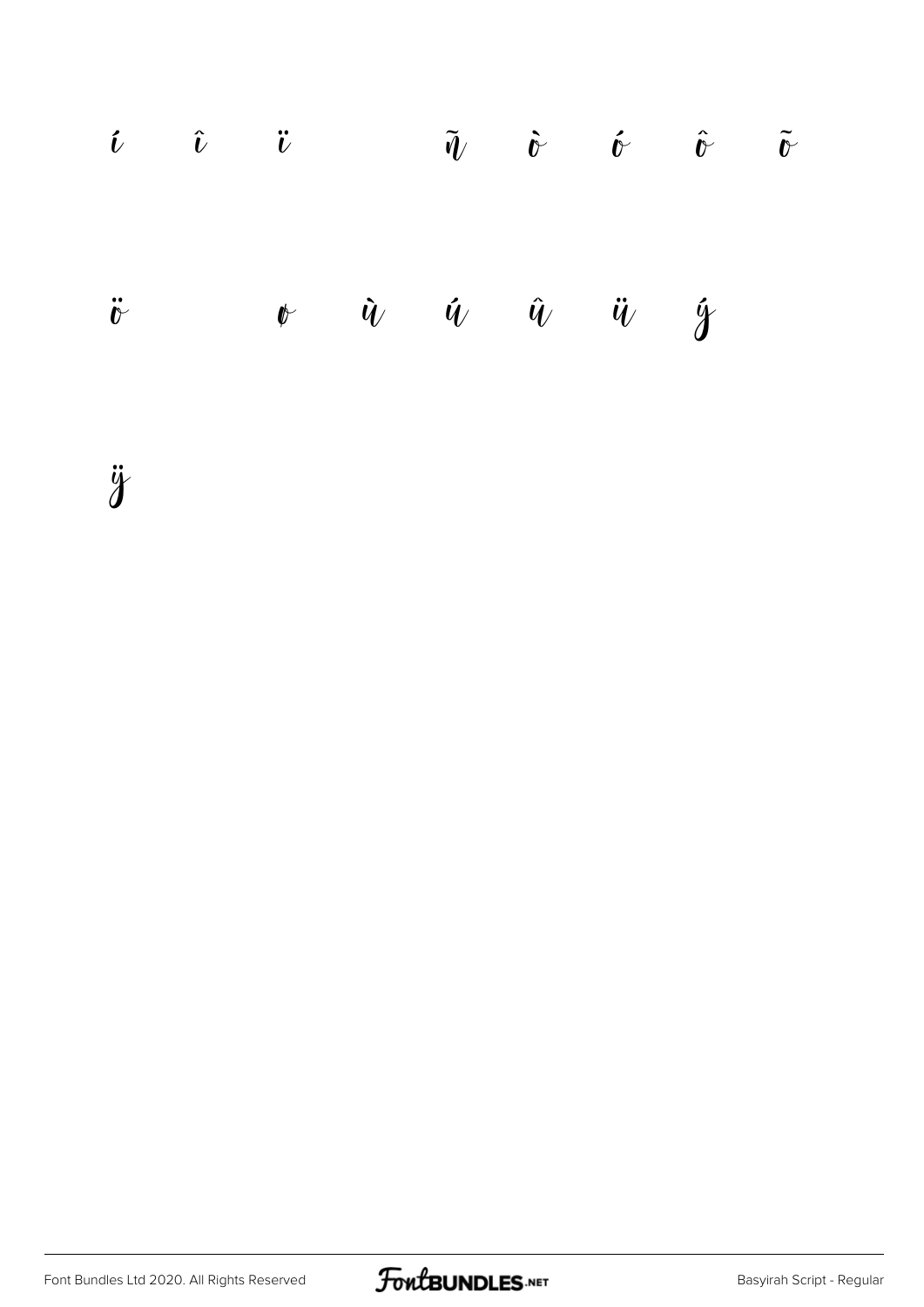#### Basyirah Script Set 1 - Regular

**Uppercase Characters** 



Lowercase Characters



Numbers

# 0123456789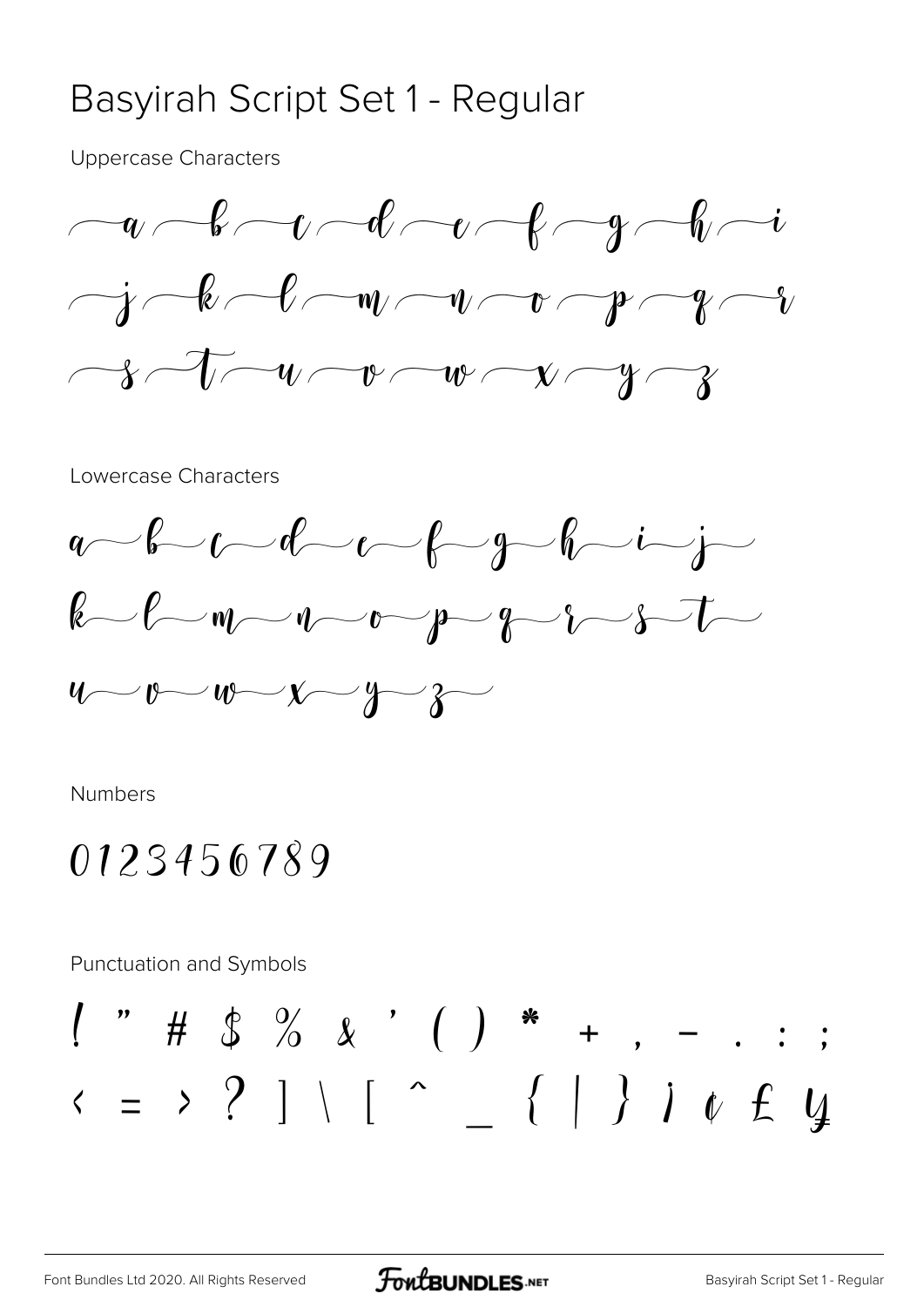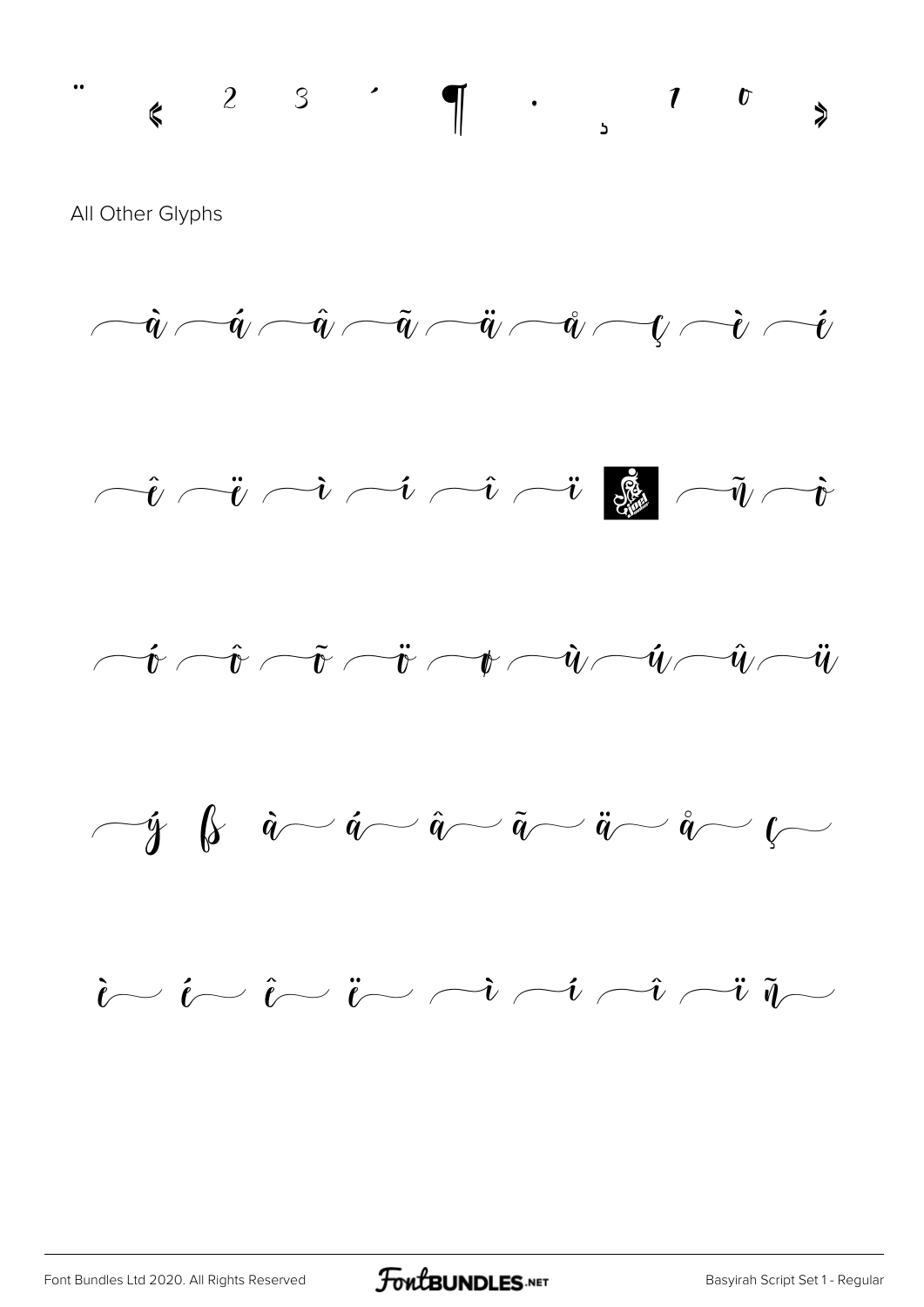

 $-6a$  -be -bo -thba -be -bo -th -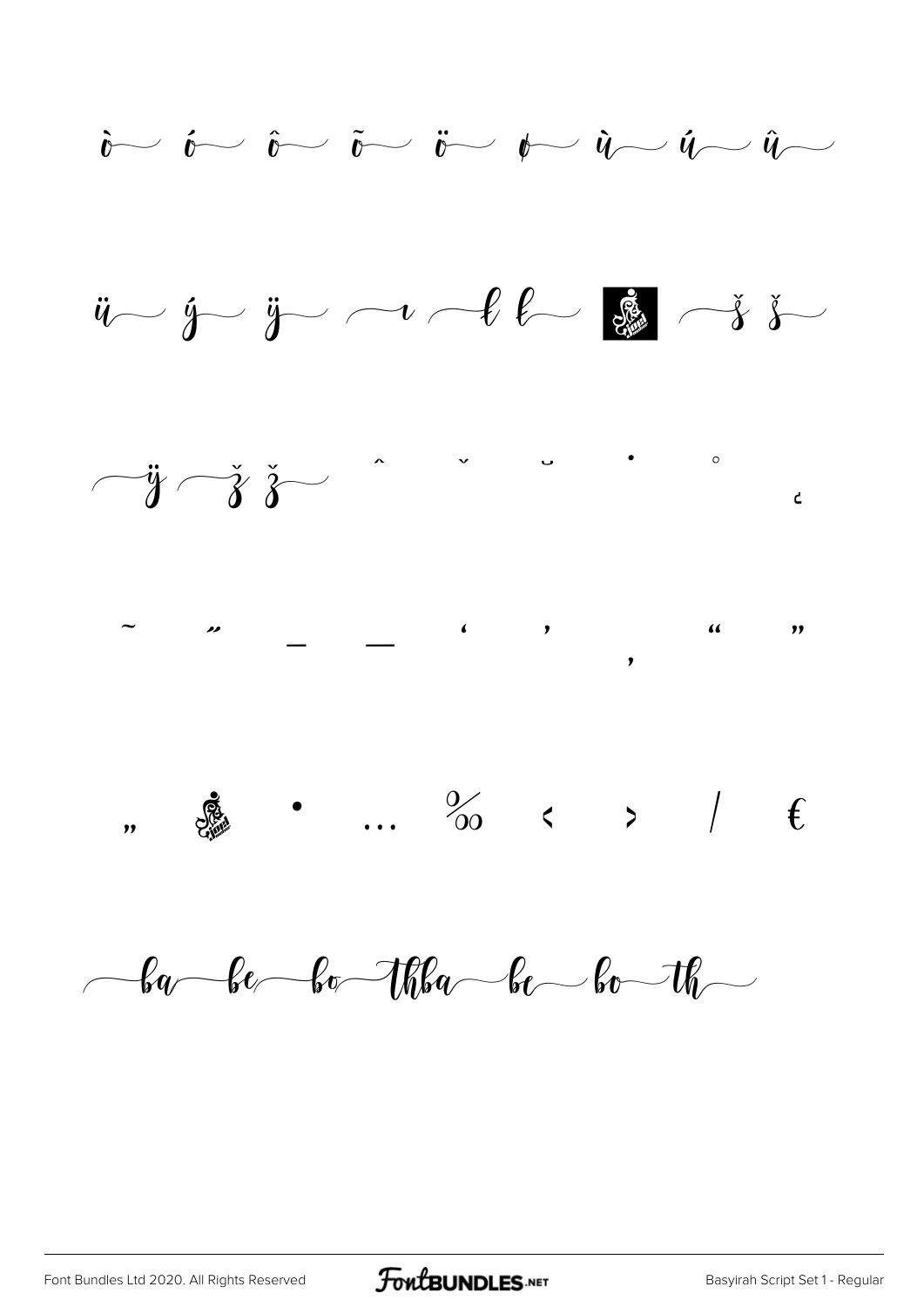#### Basyirah Script Set 3 - Regular

**Uppercase Characters** 

a b c d c f g h i j k l m n o p  $\mathcal{A} \mathcal{A} \mathcal{A} \rightarrow \mathcal{A}$ 

Lowercase Characters

 $U W V Y$ 

**Numbers** 

# 0123456789

Punctuation and Symbols



#### All Other Glyphs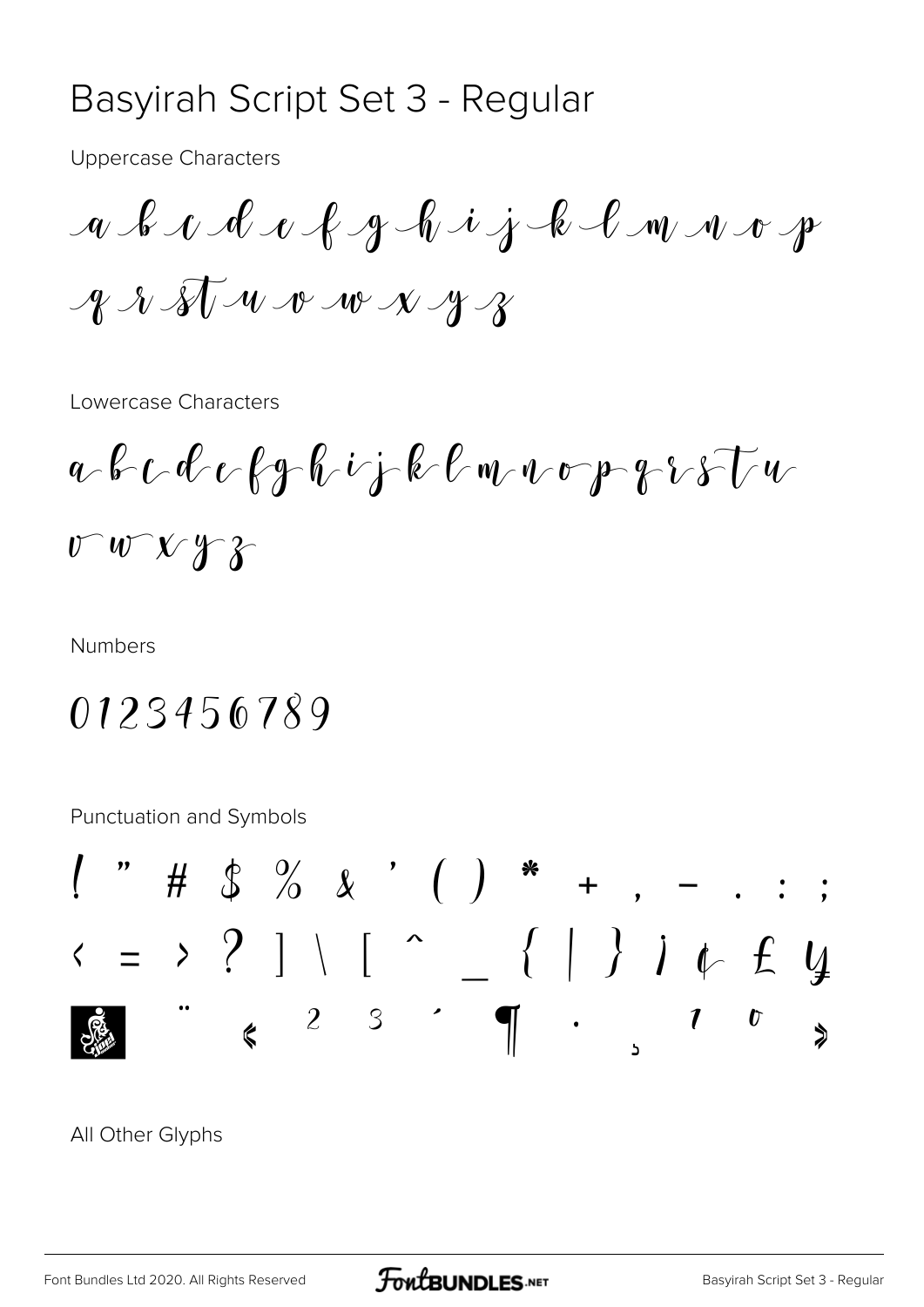

[Font Bundles Ltd 2020. All Rights Reserved](https://fontbundles.net/) **FoutBUNDLES.NET** [Basyirah Script Set 3 - Regular](https://fontbundles.net/)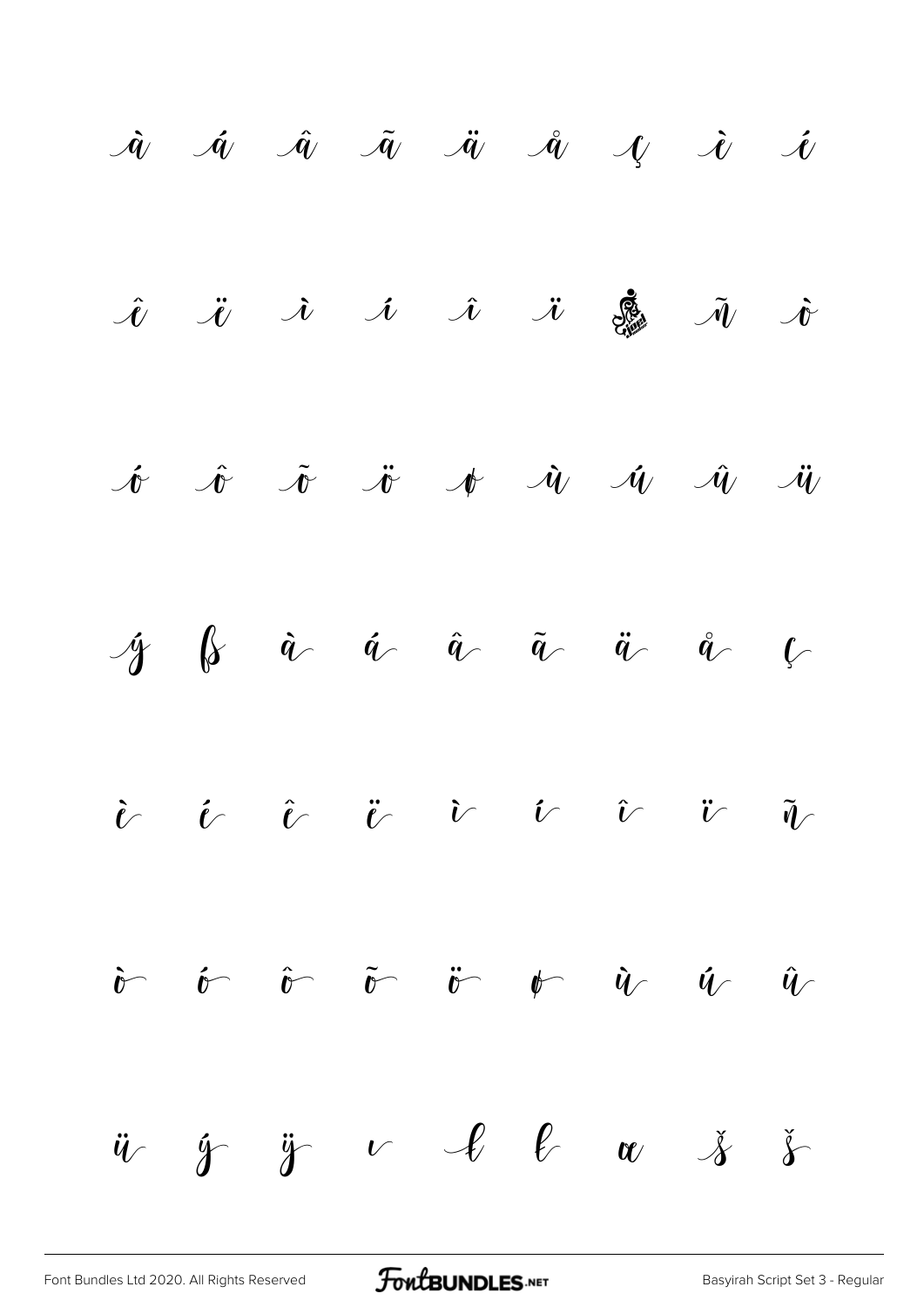

# be bo the backer for the

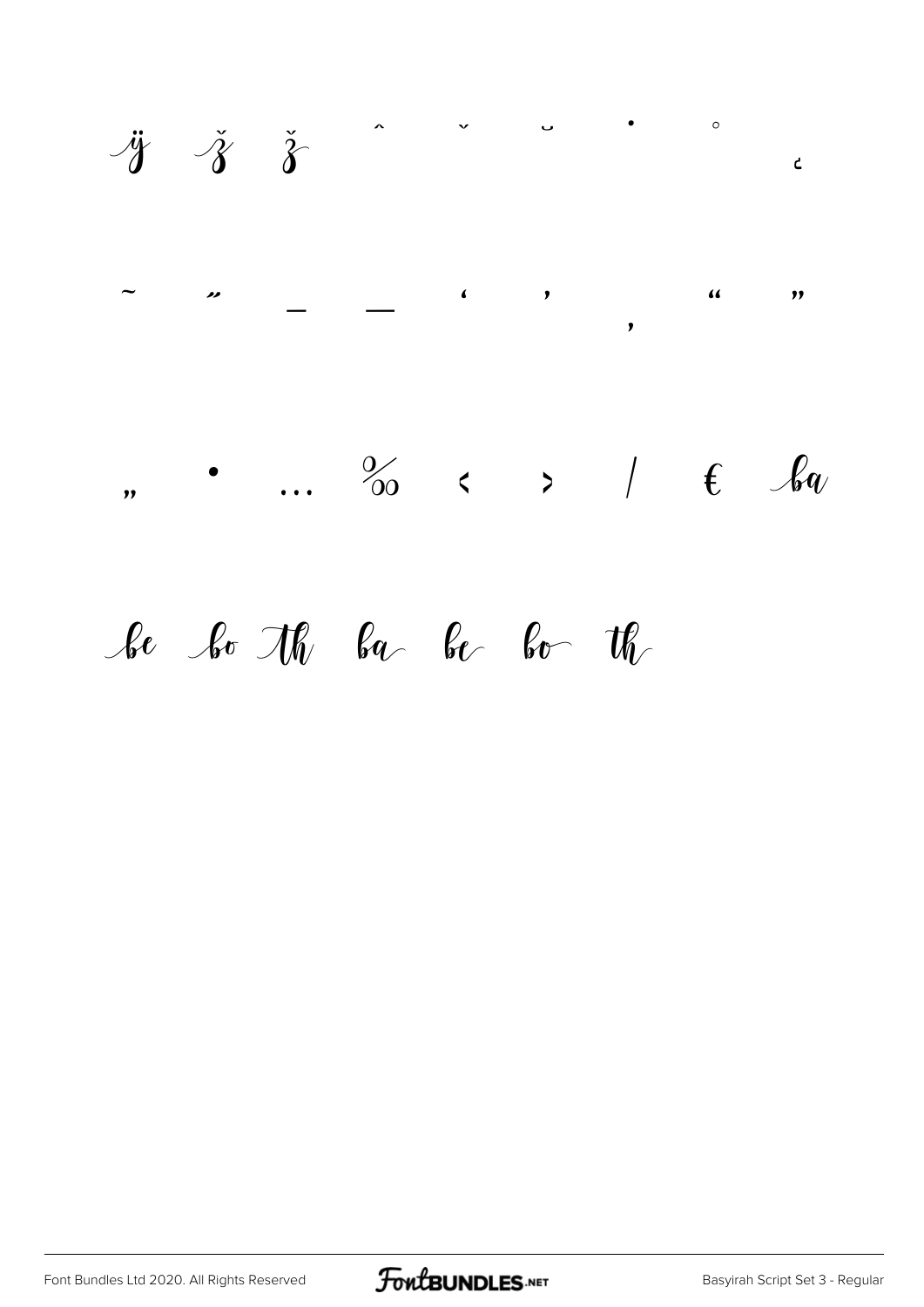## Basyirah Script Set2 - Regular

**Uppercase Characters** 

 $\circledcirc\mathit{R}\circledcirc\mathit{C}\circledcirc\mathit{R}\circledcirc\mathit{R}\circledcirc\mathit{R}\circledcirc\mathit{R}$ ACWENCO OPER ENES TEN ED ONGNOYOR

Lowercase Characters

aclocalogoloigiololomono OPOBOBOTOUOUOUOZOZO

**Numbers** 

0123456789

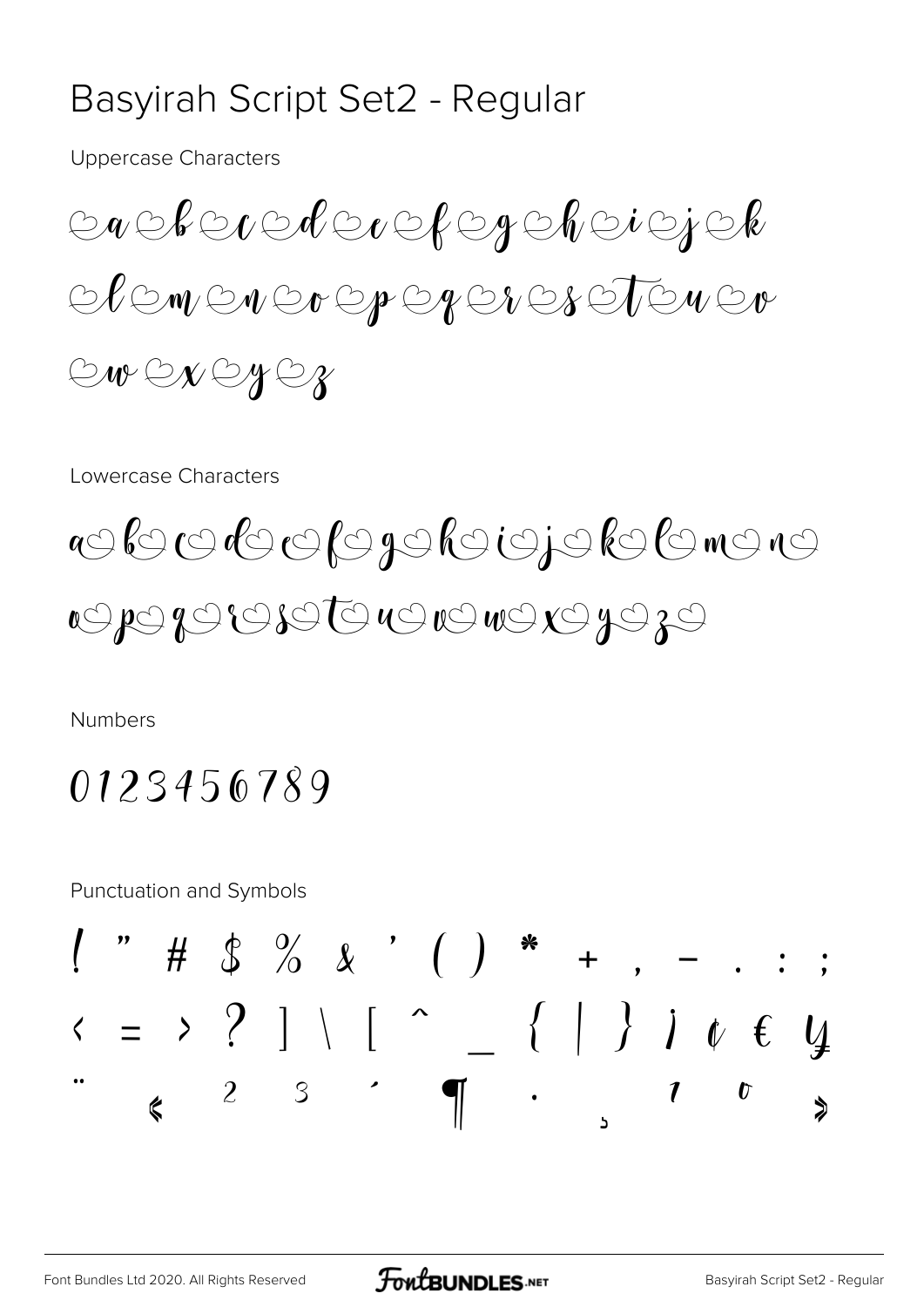#### $\circledcirc \hat{a}$   $\circlearrowright \circledcirc \hat{a}$   $\circlearrowright \circledcirc \hat{a}$   $\circlearrowright \circledcirc \hat{a}$   $\circlearrowright \circledcirc \hat{b}$

#### $\circledcirc \hat{t}$   $\circlearrowright \circledcirc \hat{t}$   $\circlearrowright \circledcirc \hat{t}$   $\circlearrowright \circledcirc \hat{t}$

# CÊ CẾ CỬ CẢ CẢ CÁ CẢ CỬ CÝ

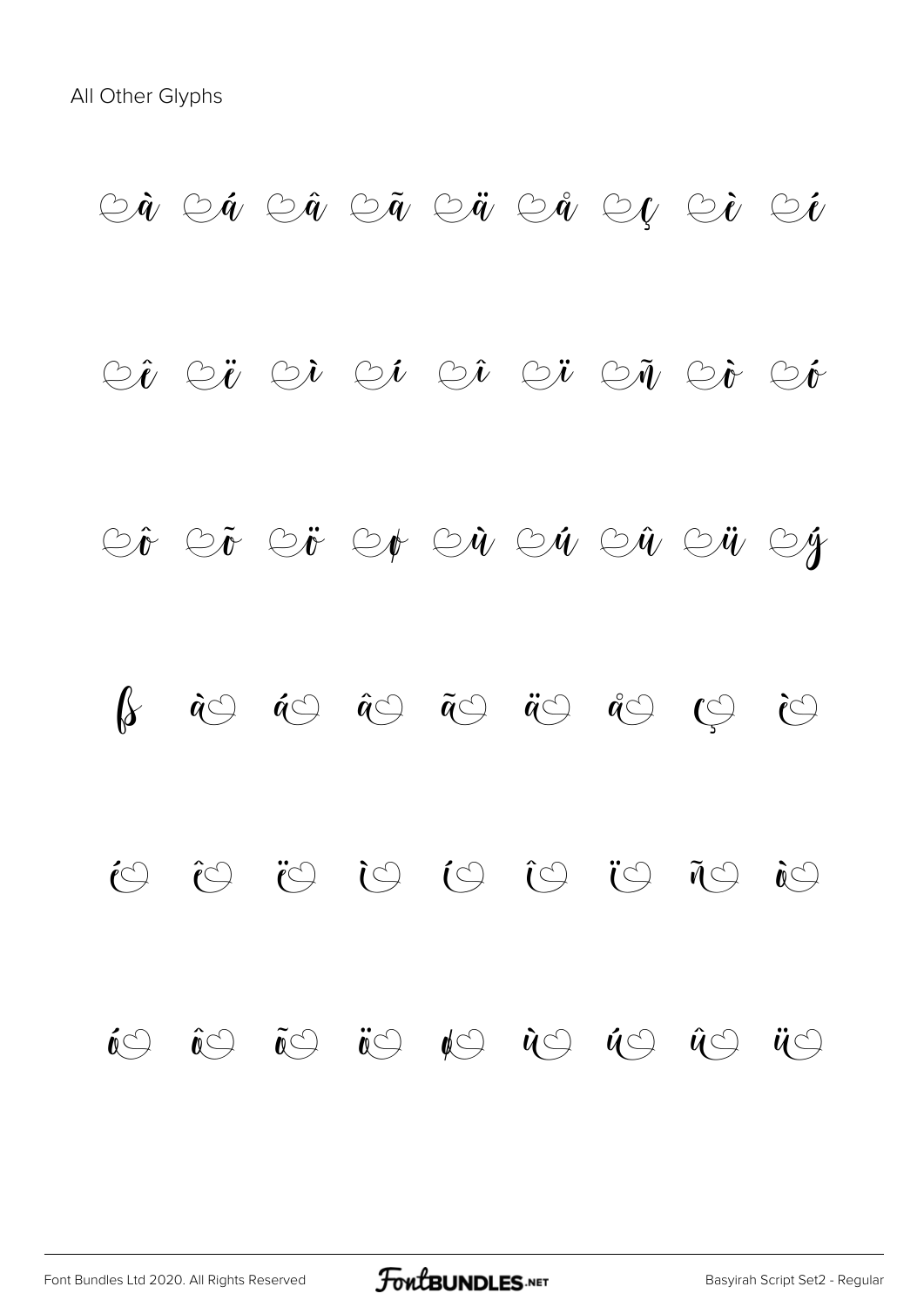

# $\bigcirc$ Th ba $\circ$  be boother

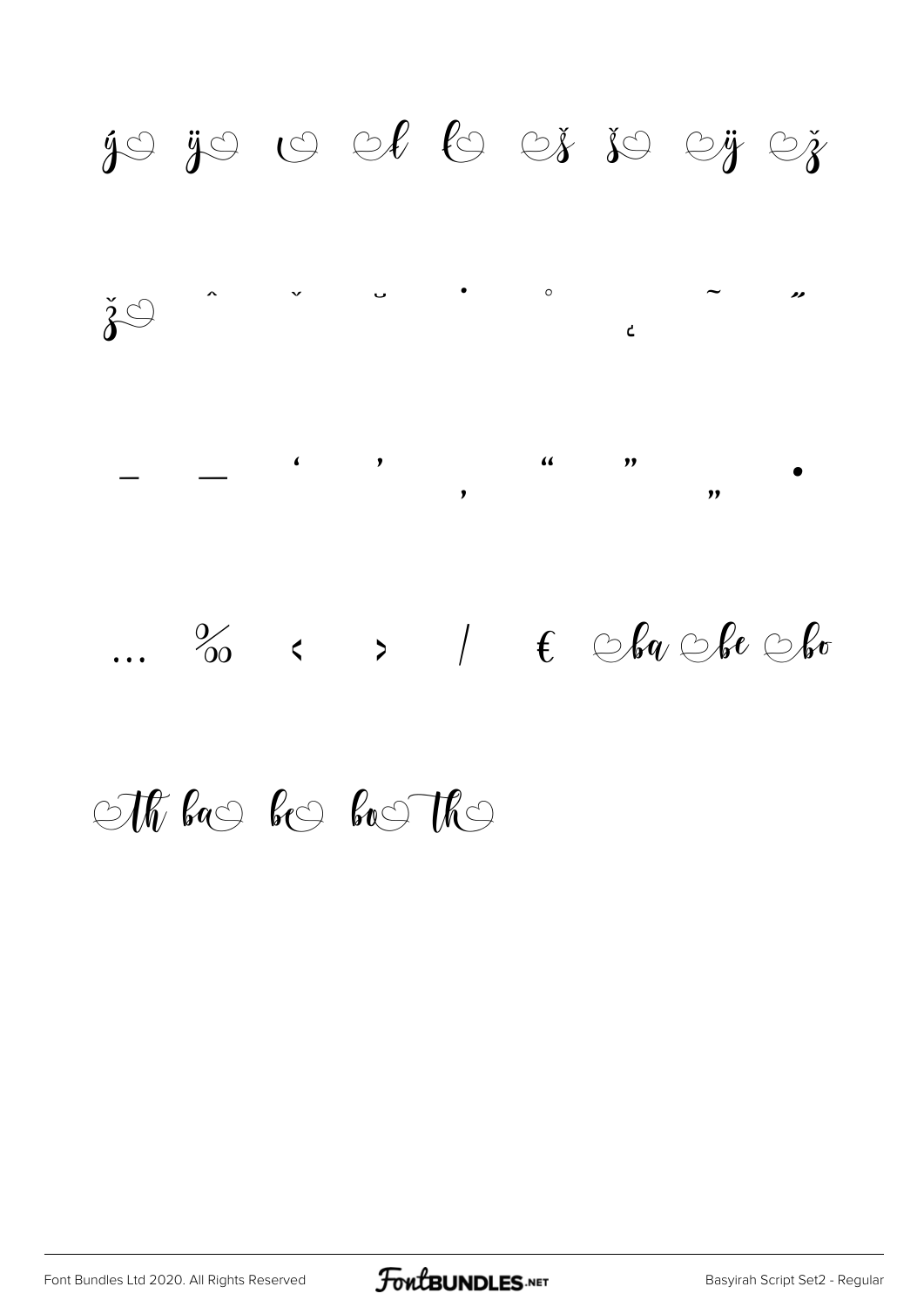#### Basyirah Script Set 4 - Regular

**Uppercase Characters** 



Lowercase Characters



Numbers

# 0123456789

**Punctuation and Symbols**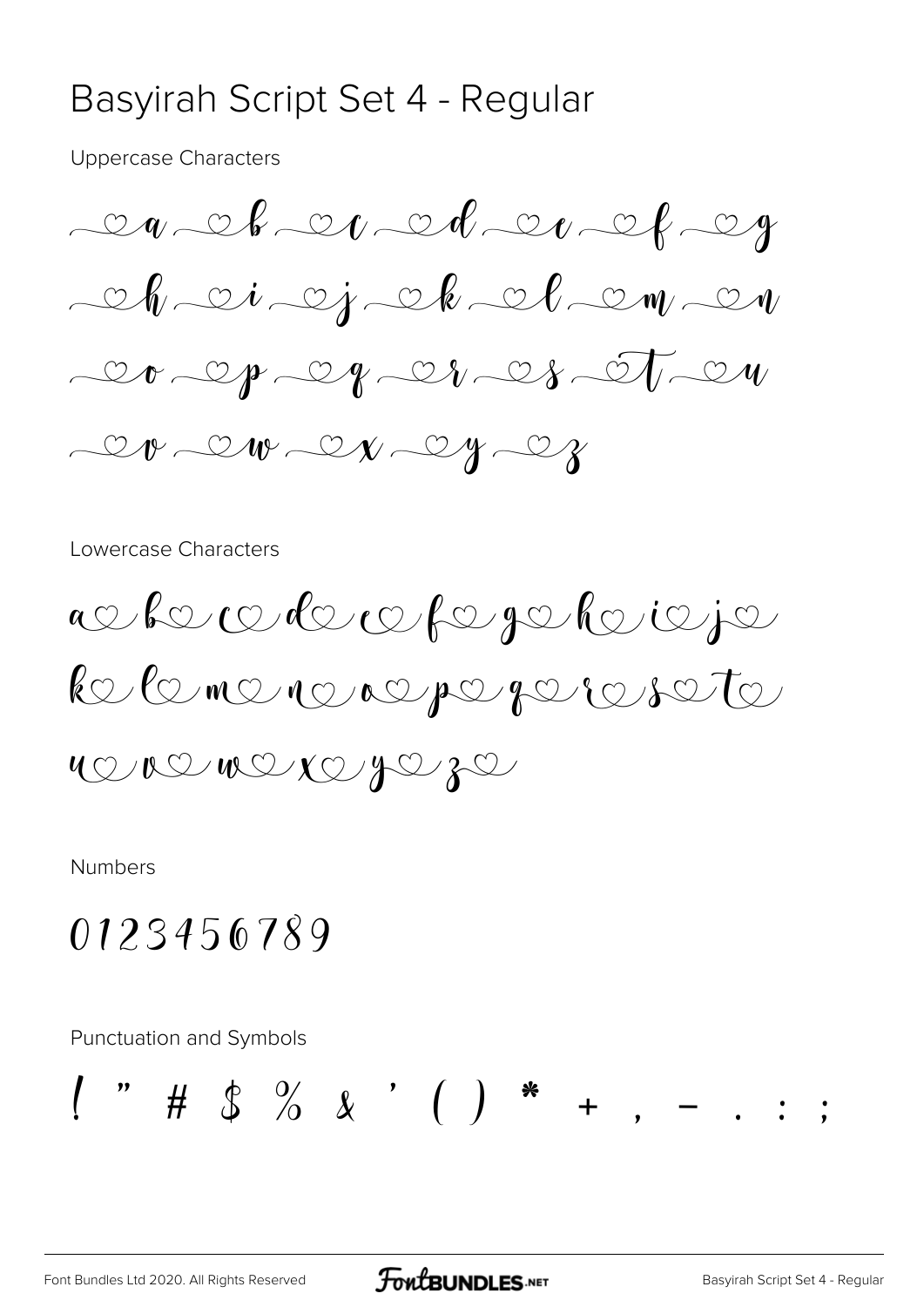$\begin{array}{ccc} \leftarrow & \rightarrow & ? & \left. \right] \left. \right. \left. \right. \left. \right. \left. \left. \right. \right. & \left. \left. \right. & - \left. \left. \left. \right. \right| \right. & \left. \left. \right. & \left. \right. & \left. \left. \right. & \left. \right. & \left. \right. & \left. \right. & \left. \right. & \left. \right. & \left. \right. & \left. \right. & \left. \right. & \left. \right. & \left. \right. & \left. \right. & \left. \right. & \left. \right. & \left. & \right. & \left. & \right. & \left.$ 

 $\begin{array}{l} \begin{array}{l} \begin{array}{l} \mathfrak{L} \\ \mathfrak{L} \end{array} & \mathfrak{L} \end{array} & \mathfrak{L} \end{array} & \mathfrak{L} \end{array} & \mathfrak{L} \end{array} & \mathfrak{L} \end{array} & \mathfrak{L} \end{array} & \mathfrak{L} \end{array} \\ \begin{array}{l} \mathfrak{L} \end{array} & \mathfrak{L} \end{array} \\ \begin{array}{l} \mathfrak{L} \end{array} & \mathfrak{L} \end{array}$ 

Chenai ci ci ci di dicco

Cô Cô Cô Co Ch Cù Cú Cù Cù Cy

 $\int_{\mathcal{S}}$  and an and an and an angle in  $\int_{\mathcal{S}}$ 

#### $\omega$  is the term in the term is the set of  $\omega$

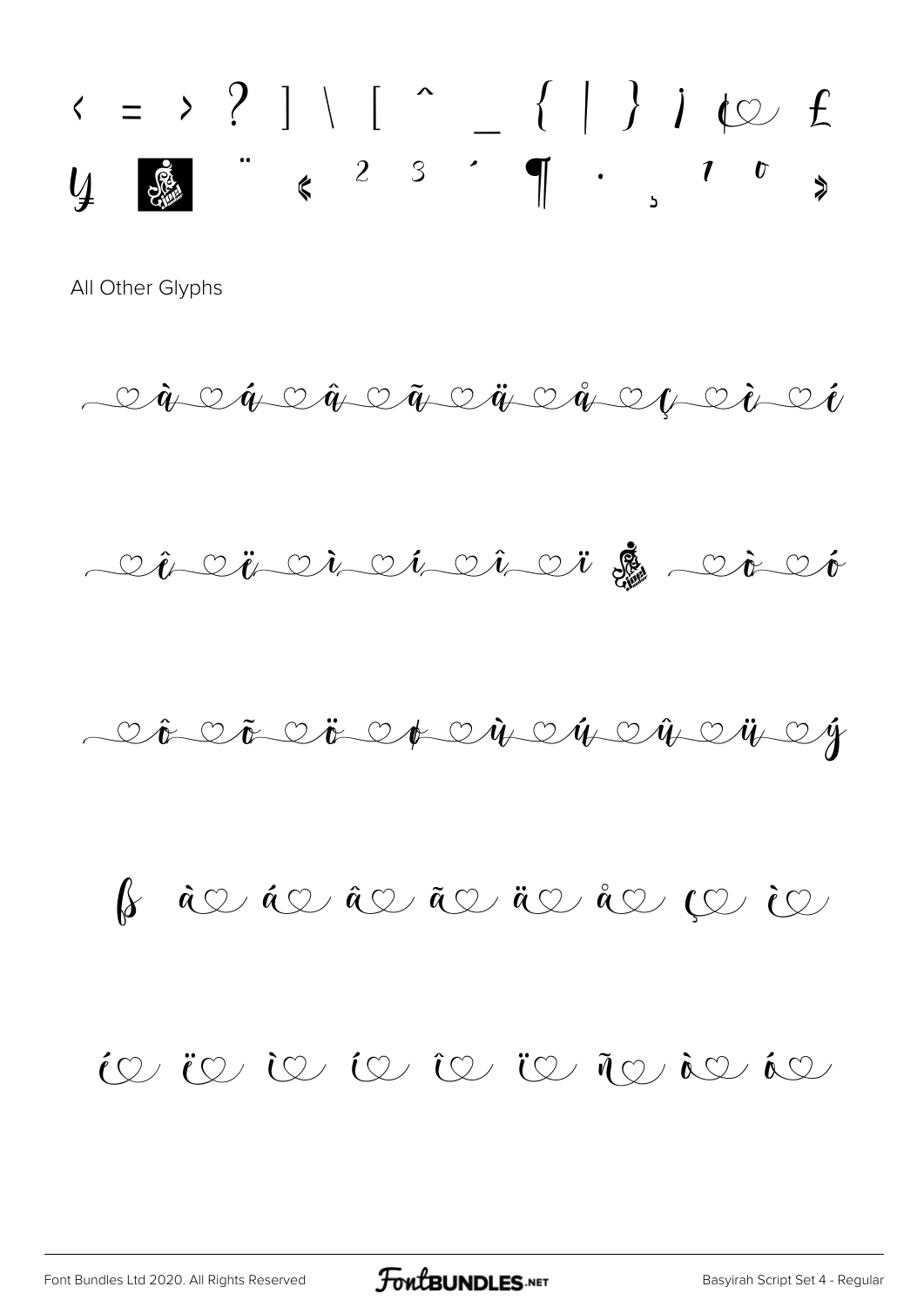$\hat{\mathfrak{g}}$  and  $\hat{\mathfrak{g}}$  and  $\hat{\mathfrak{g}}$  and  $\hat{\mathfrak{g}}$  and  $\hat{\mathfrak{g}}$  and  $\hat{\mathfrak{g}}$  and  $\hat{\mathfrak{g}}$  and  $\hat{\mathfrak{g}}$  and  $\hat{\mathfrak{g}}$ 



# $\epsilon$  aborded both the booth a

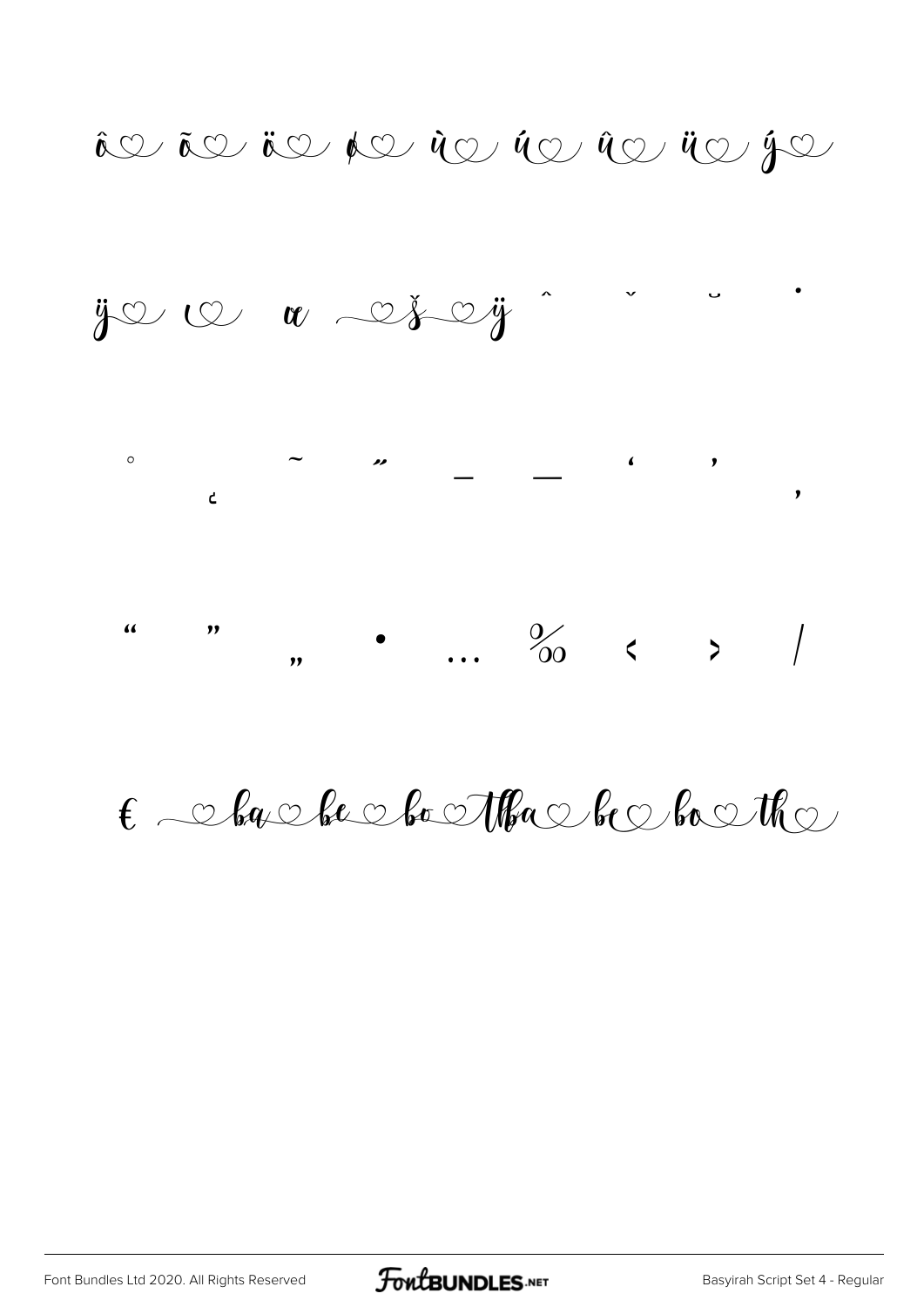## Basyirah Script - Regular

**Uppercase Characters** 

# $\mathcal{A}\mathcal{B}\mathcal{C}\mathcal{D}\mathcal{E}\mathcal{T}\mathcal{G}\mathcal{H}\mathcal{H}\mathcal{H}\mathcal{U}\mathcal{H}\mathcal{D}\mathcal{D}\mathcal{Q}\mathcal{R}\mathcal{S}$  $\tau u v w x y z$

Lowercase Characters

 $a \& c \& c \& g \& i \& \& c \wedge w \& c \& g \& v \& t \& w \& w \& g \& g$ 

**Numbers** 

## 0123456789

Punctuation and Symbols

All Other Glyphs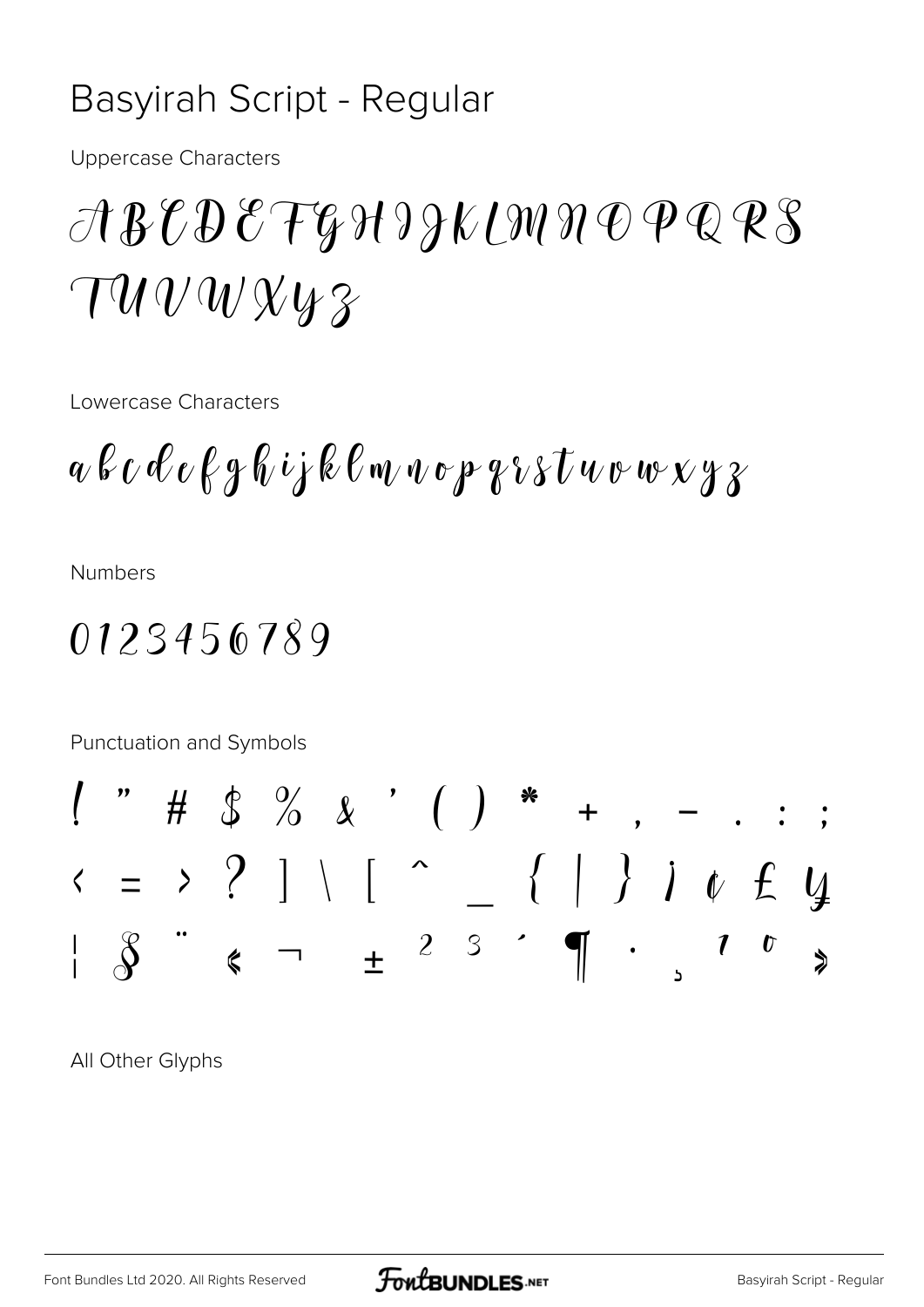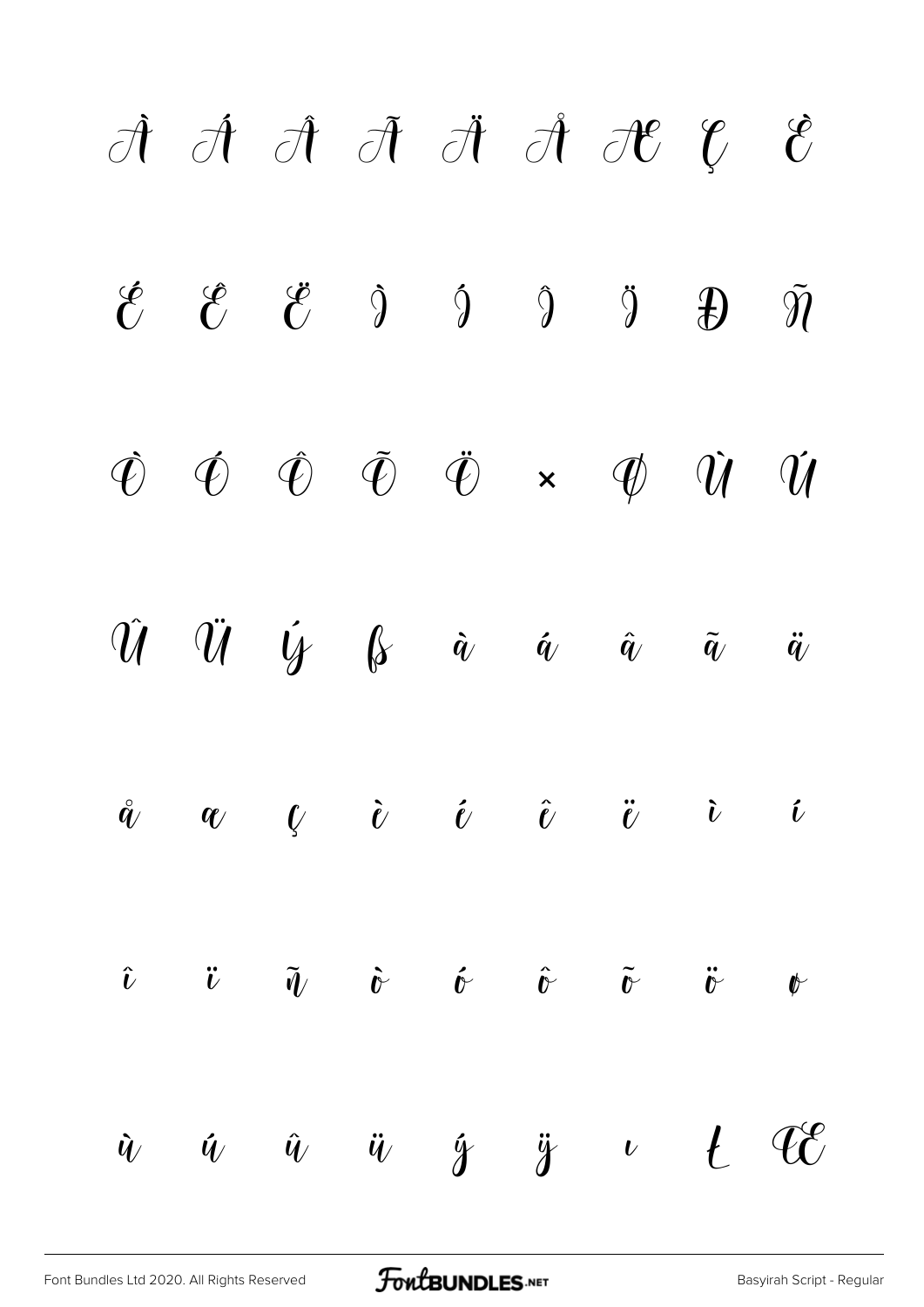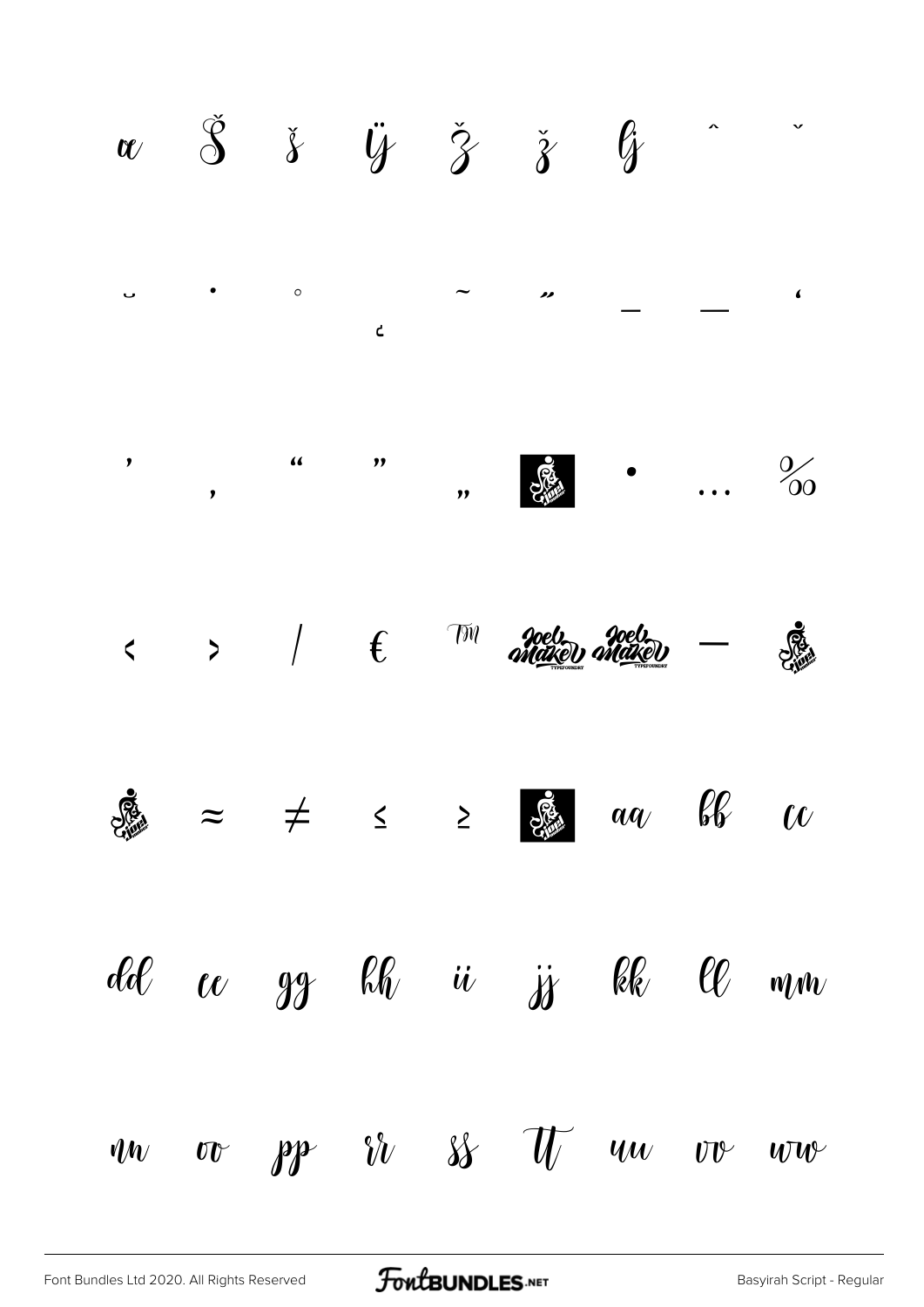|  |  | $x \times y$ yy $z \times y$ be be be $\ell \ell$ by                                                                                                                                                                                                                                                                                                                                                                                                                |  |  |
|--|--|---------------------------------------------------------------------------------------------------------------------------------------------------------------------------------------------------------------------------------------------------------------------------------------------------------------------------------------------------------------------------------------------------------------------------------------------------------------------|--|--|
|  |  | gj lij je gj sj st sy th th                                                                                                                                                                                                                                                                                                                                                                                                                                         |  |  |
|  |  | 28 28 38 38 Ar As At Fi Jo                                                                                                                                                                                                                                                                                                                                                                                                                                          |  |  |
|  |  | $9$ $3$ $3$ $10$ $10$ $10$ $10$ $10$ $11$                                                                                                                                                                                                                                                                                                                                                                                                                           |  |  |
|  |  | $\begin{array}{cccccccccccccc} & & & & & & \mathcal{B} & \mathcal{C} & \mathcal{D} & \mathcal{C} & \mathcal{C} & \mathcal{C} & \mathcal{C} & \mathcal{A} & \mathcal{C} & \mathcal{A} & \mathcal{C} & \mathcal{A} & \mathcal{C} & \mathcal{A} & \mathcal{C} & \mathcal{A} & \mathcal{A} & \mathcal{A} & \mathcal{A} & \mathcal{A} & \mathcal{A} & \mathcal{A} & \mathcal{A} & \mathcal{A} & \mathcal{A} & \mathcal{A} & \mathcal{A} & \mathcal{A} & \mathcal{A} & \$ |  |  |
|  |  | $c$ d $c$ f $g$ h i k $\ell$                                                                                                                                                                                                                                                                                                                                                                                                                                        |  |  |
|  |  | $w \quad w \quad v \quad \gamma \quad \gamma \quad \delta \quad \gamma \quad w \quad \delta \quad w$                                                                                                                                                                                                                                                                                                                                                                |  |  |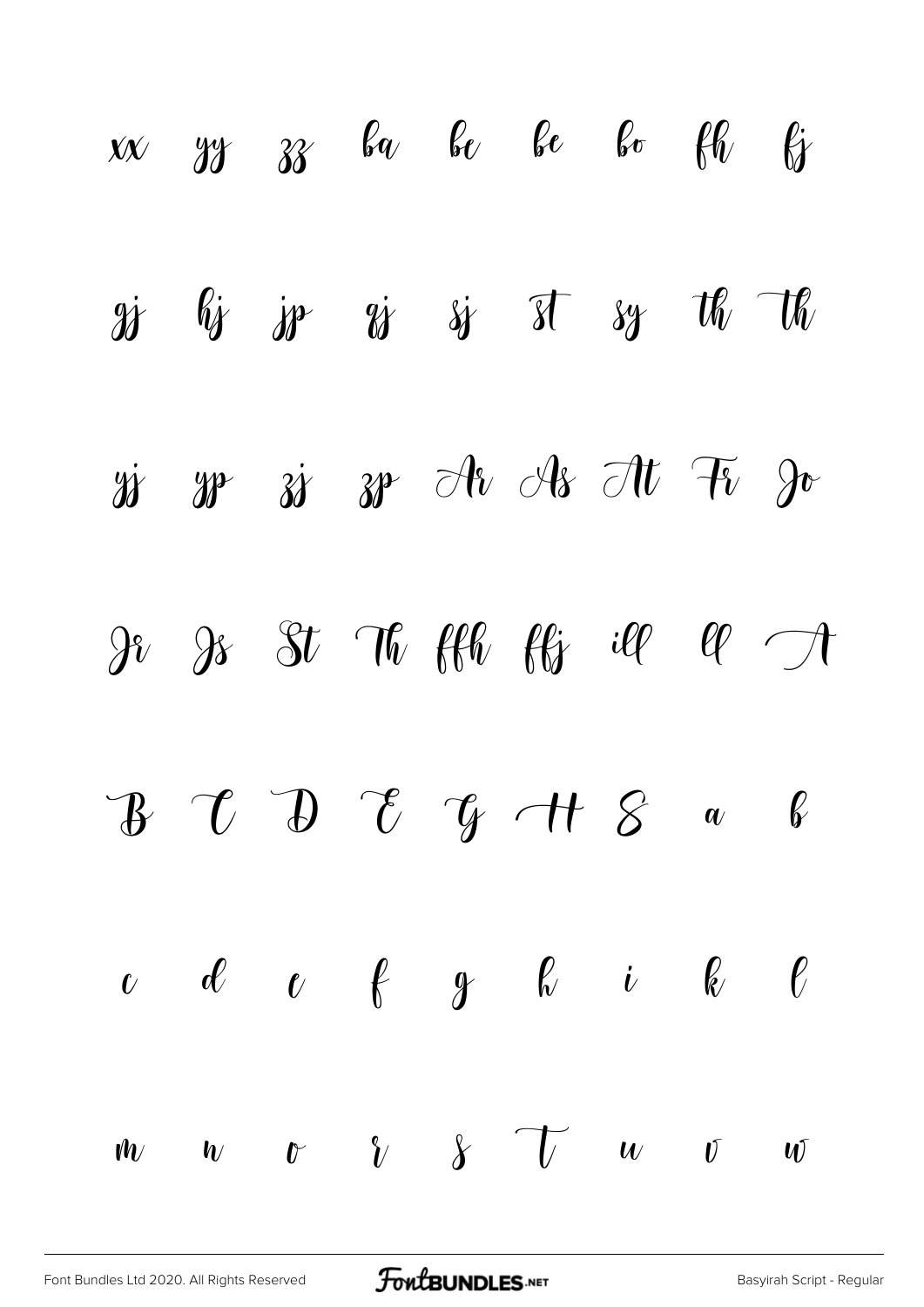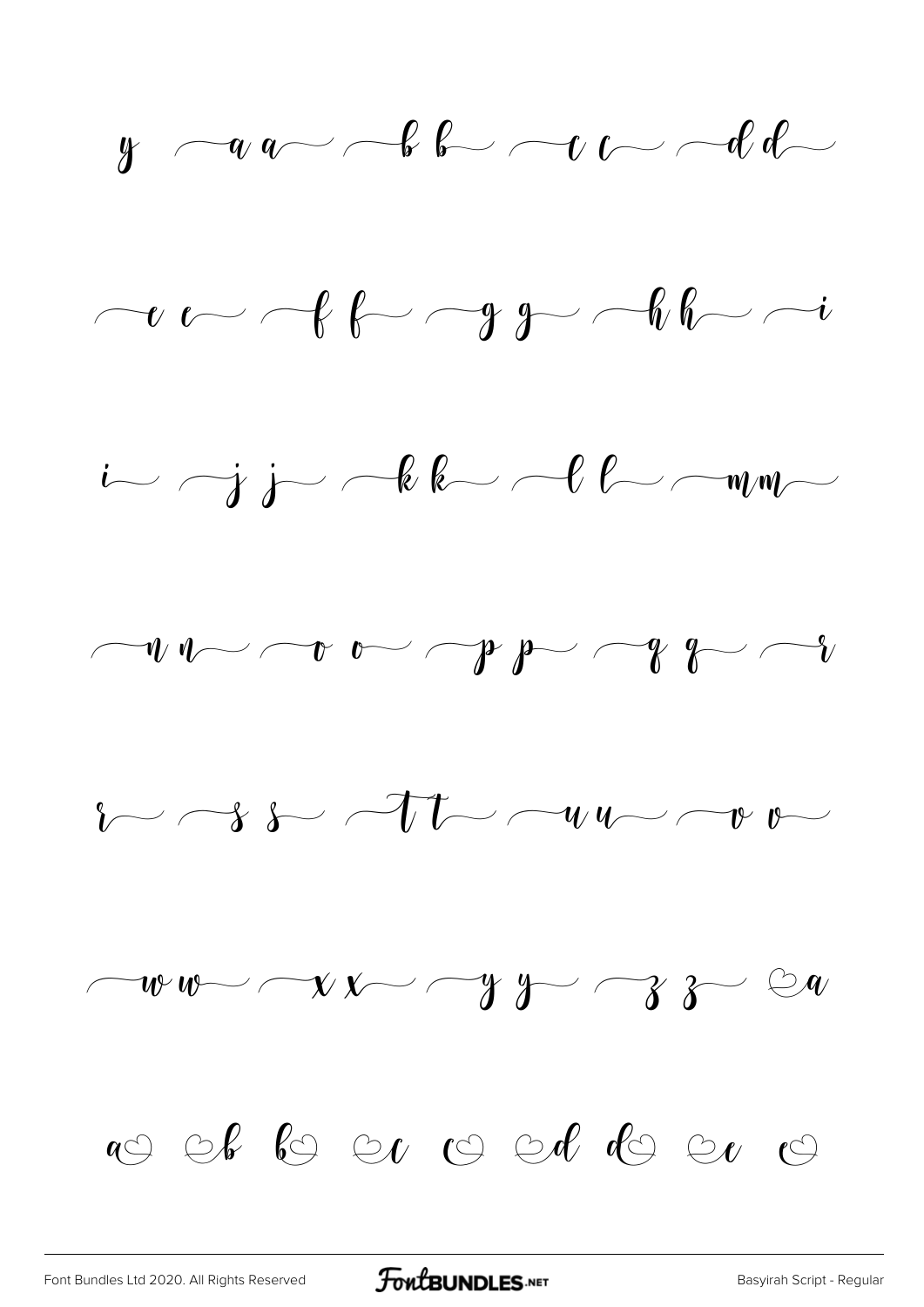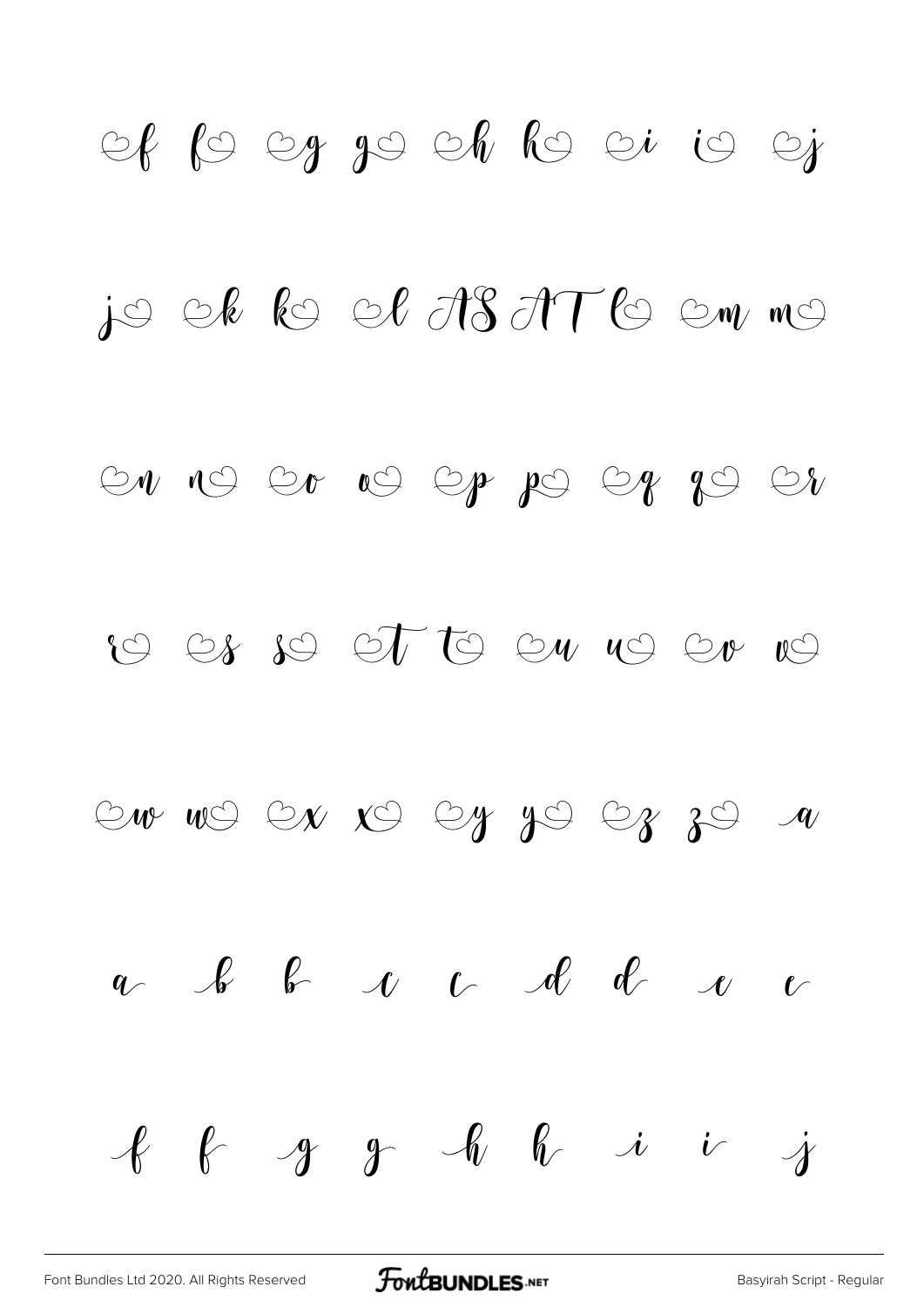